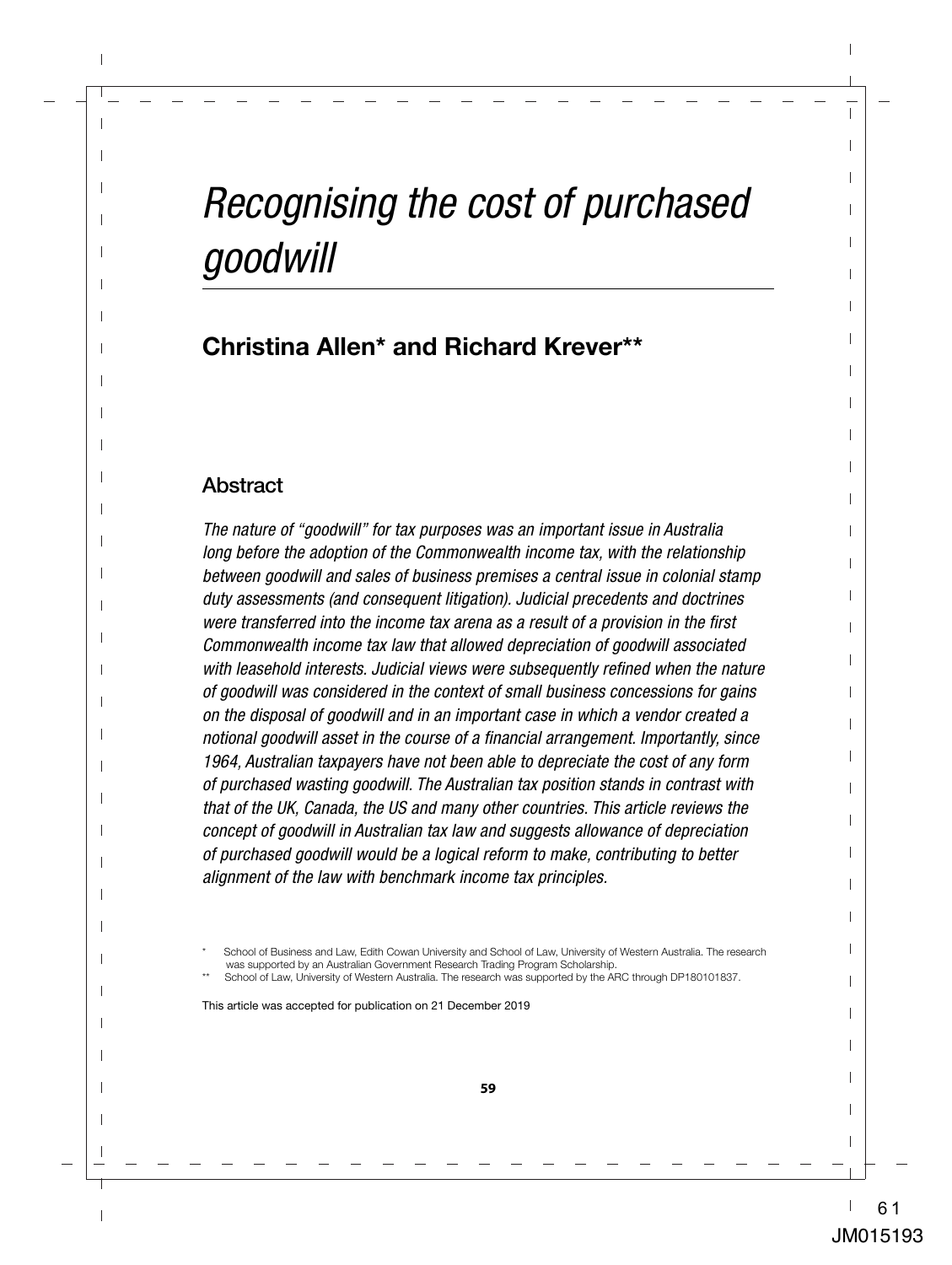# 1 Introduction

After a century of jurisprudence and inconsistent statutory treatment, an accepted understanding of the concept of goodwill for income tax purposes remains elusive in Australia.<sup>1</sup> A feature of tax reform initiatives in many jurisdictions abroad has been the recognition of purchased goodwill as a limited life wasting asset, with the cost of acquisition recognised by means of annual depreciation (variously called depreciation, amortisation and capital cost allowance) deductions. Australia, in contrast, increasingly sits as an outlier, treating purchased goodwill as a non-wasting capital asset, with the cost of acquisition recognised as a cost base in the event of a future disposal of the asset. The last serious consideration in Australia of the soundness of the Australian rule was carried out almost two decades ago, when the analysis was seriously muddied by a focus on concessional treatment for vendors of goodwill, with the denial of cost recognition for purchasers likely perceived by the designers as a trade-off for provision of the concession for vendors.

A factor contributing to the lack of reform in Australia may be confusion among policy makers as to the nature of goodwill. Seeking tax advantages, taxpayers have attempted to label a wide array of arrangements and assets as "goodwill", with most enjoying at best a tenuous connection with genuine purchased goodwill, the value of a going concern exceeding the value of separate assets used in the business. A helpful starting point for a consideration of the appropriate treatment of the cost of purchased goodwill for income tax purposes is earlier tax jurisprudence for illustrations of the types of benefits transferred with a business that vendors or purchasers have described as goodwill. An appropriate system to recognise the cost of acquiring purchased goodwill can only be designed after the asset is extracted from the confusing pool of benefits mislabelled goodwill.

Section 2 of this article briefly explains why, in the context of the general distinction in Australian income tax law between revenue and capital expenses and the rules for recognising the cost of intangible benefits, deductions for depreciation have not been available in tax law for the cost of purchased goodwill, a benefit with a limited but indeterminate life. Sections 3 and 4 then review, respectively, the history of the goodwill concept in stamp duty and the four areas of income tax that have involved claimed transfers of goodwill. Section 5 notes how key jurisdictions abroad recognise the cost of purchased goodwill and section 6 sets out a design for tax recognition of the cost of purchased goodwill that better aligns with benchmark income tax principles. Section 7 concludes.

# 2 Why isn't goodwill depreciable?

Judicial decisions on goodwill have consistently stated that goodwill is an asset separate from the business with which it is associated but at the same time is also inexorably tied to that business so it can never be severed and sold separately.<sup>2</sup> Drawing on UK stamp duty precedents, courts initially described goodwill in terms of two business attributes that could not be sold *with* a business: personal goodwill attributable to a business owner's personal

<sup>1</sup> See Pagone J in *Uniqema Pty Ltd v Commissioner of State Revenue* [2002] VSC 157; 50 ATR 91 at [20]. See further, G T Pagone, "Goodwill and its relationship to land" (11th Annual States' Taxation Conference Paper, Taxation Institute of Australia (Melbourne), 29 July 2011).

<sup>2</sup> The High Court explained in *FCT v Murry* (1998) 193 CLR 605; [1998] HCA 42, at para 36 that two fundamental premises of the law of goodwill were "that goodwill has no existence independently of the conduct of a business and that goodwill cannot be severed from the business which created it."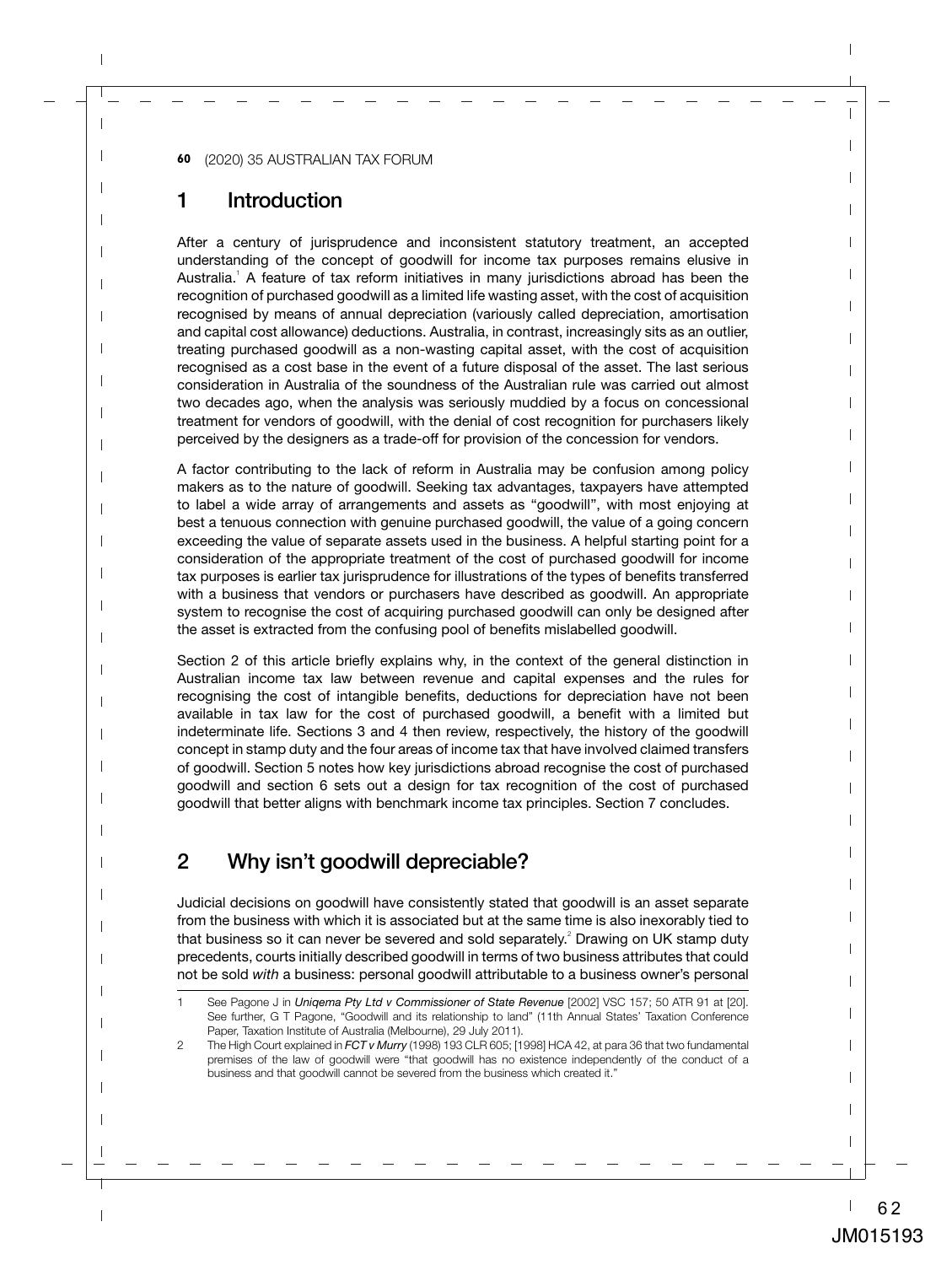qualities that attracted custom, and locational goodwill, attributable to the address of the business. The former necessarily remains with the vendor when a business is sold $^{\circ}$  and the latter is not transferred but rather is a misstated description of the significance of location to the value of the real property interest transferred with a business. In more recent case law, courts have described goodwill in terms that accord with its actual commercial nature, that is, value added by business synergies and existing custom – the operational systems already in place that generate higher returns and the existing clientele likely to continue to frequent the business.<sup>4</sup>

Goodwill has a limited life. Synergies recede as the business continually adopts new business processes and structures as the economy and commercial practices evolve and existing customers move, die and change tastes. Nevertheless, the Australian federal income tax law, when first adopted in 1915, provided no recognition for the cost of goodwill or that of any other wasting intangible asset. Deductions were allowed only for costs that could be characterised as revenue outgoings under the judicial tests used to distinguish revenue and capital expenses. The Act denied deductions for all capital expenditure unless  $s$ pecifically allowed $\mathrm{\degree}$  and the depreciation rule that acted as an exception to the general rule only applied to chattels or tangible movable property.<sup>6</sup>

Later, the depreciation rules for wasting assets were expanded to include tangible assets (including buildings) used in the farming, mining, fishing and forestry industries, and subsequently buildings used as hotels and motels and later still other buildings used to derive assessable income. Separately, specific depreciation provisions were added for registered intellectual property, other than trademarks, and later a five-year straight-line depreciation rule was adopted for all other capital expenses not otherwise recognised for tax purposes that had been incurred to derive assessable income but which were not incurred in the acquisition of any tangible or intangible asset.<sup>7</sup>

In general, the only cost recognition avenue open to taxpayers acquiring intangible assets with known limited multi-year lives such as contractual rights or non-competition agreements or assets with limited, but less certain, lives such as goodwill was found in

<sup>3</sup> Hill J explained in *FCT v Krakos Investments Pty Ltd* (1995) 61 FCR 489 at 497, 96 ATC 4063 at 4069 that personal goodwill was "incapable by its very nature of being directly assigned to another, although it may be availed of by another securing the services of the person to whom the goodwill attaches and perhaps by that person agreeing not to work for another or in competition". See further Campbell Rankine, "Revenue law implications of intangibles: goodwill", Taxation Institute of Australia SA Division conference papers (2005), at 3.2.1, arguing personal goodwill reflects characteristics of the business owner, a source of goodwill that cannot be conveyed with a business. A dissenting view may be found in Ian Tregoning, "Goodwill: another view" (2009) 9(1) *The Tax Specialist* 21, suggesting personal goodwill was inseparable from a broader basket of goodwill that could be transferred with a business. Tregoning explained the dialectic nature of goodwill as a whole item of personal property separate from its sources, but inseparably attached to the business, further in Ian Tregoning, "Goodwill and the stamp duty land tax" [2007] 5 *British Tax Review* 648; Ian Tregoning, "Goodwill in the context of licensing, leasing and franchising: some considerations" (2009) 37(5) *Australian Business Law Review* 296 and Ian Tregoning, "The concept and treatment of goodwill in Australia" [2010] (April) *Corporate Business Taxation Monthly* 9.

<sup>4</sup> See, for example, *Healius Ltd v FCT* [2019] FCA 2011 at [38] where goodwill was described as "the right or privilege to make use of all that constituted the attractive force" of a business.

<sup>5</sup> *Income Tax Assessment Act 1915*, ss 18(a), 20(e).

<sup>6</sup> *Income Tax Assessment Act 1915*, s 18(e).

<sup>7</sup> *Income Tax Assessment Act 1997*, s 40-880. The provision was added to the legislation in 2001 but originally only applied to business establishment and termination expenses and expenses incurred to defend against a takeover or a potential takeover. It was extended to intangible benefits other than intangible assets in 2006. An example of an amortisable benefit that is not an asset may be found in *Broken Hill Theatres Pty Ltd v FCT* (1951) 85 CLR 423, where the taxpayer incurred an expense to oppose entry of a competitor into the market.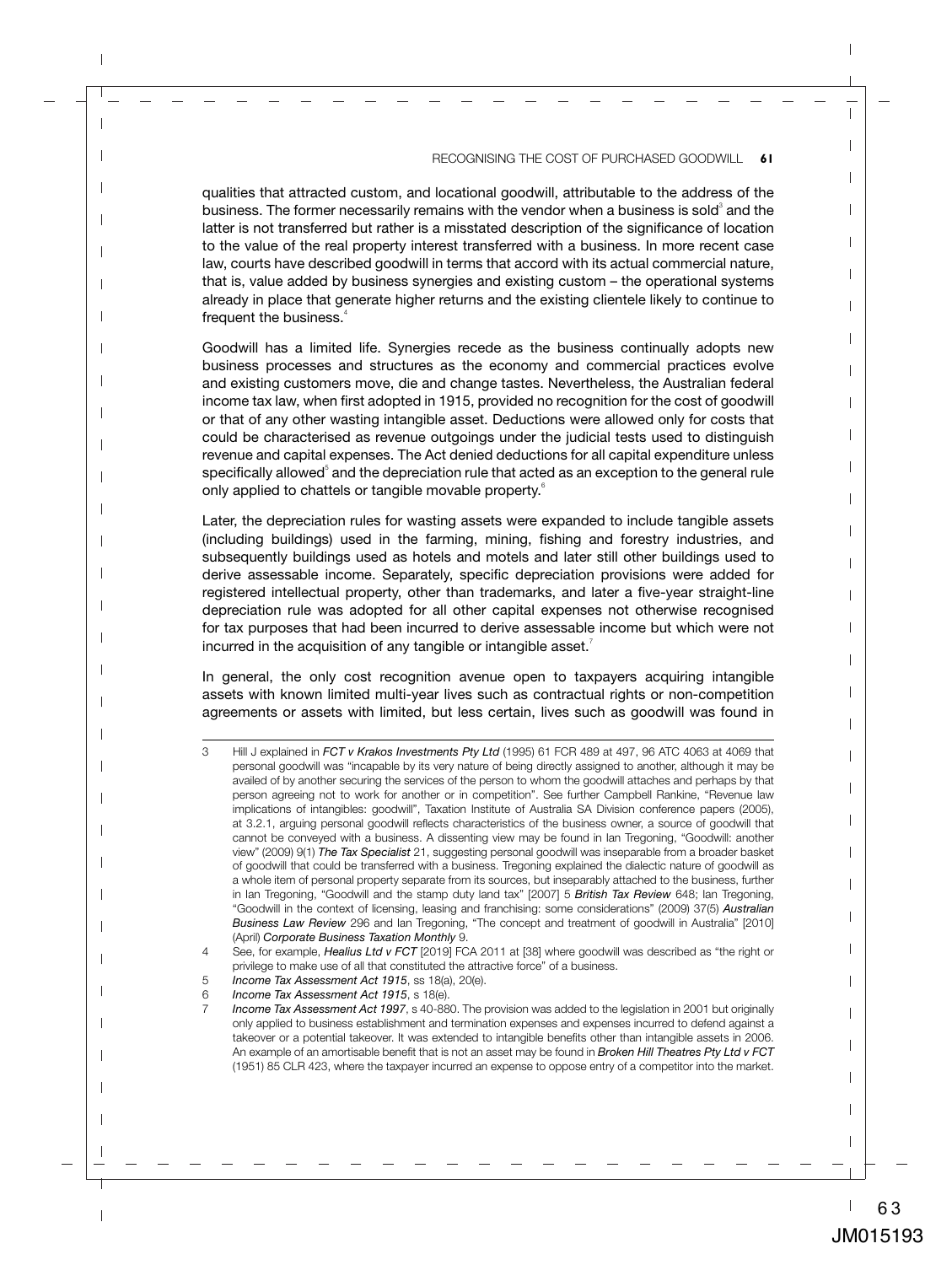the capital gains rules. The original cost of acquisition would be taken into account when calculating a gain or loss on the disposal or expiration of an asset. In the case of wasting intangible property, of course, the disposal or expiration would most likely yield a loss, which could only be recognised if the taxpayer had sufficient capital gains to offset against the loss.<sup>8</sup>

Not all taxpayers were restricted in this way when seeking recognition of the cost of acquiring wasting intangible assets. In some cases, fortunate taxpayers were able to portray expenses incurred to acquire fixed-life multi-year intangible assets such as contractual rights as immediately deductible revenue expenses, claiming they were regularly incurred in the operation of their business.<sup>9</sup> The argument could not, however, be made with expenses to acquire goodwill, an asset that is acquired with a business, rather than purchased in the course of carrying out a business. The cost of goodwill acquired with a business can only be recognised if the business to which it is attached is later sold and a portion of the sale proceeds is specifically designated as consideration for the transferred goodwill.

# 3 Stamp duty cases and the origins of the legal concept of goodwill for income tax purposes

The earliest Australian cases on the meaning and scope of "goodwill" for tax purposes involved interpretion of property transfers that might attract a stamp duty liability.<sup>10</sup> Until the later decades of the 20th century, Australian State stamp duties applied to an extremely broad range of commercial contracts. In most cases, flat rates of duty applied but, in the case of transfers of land, an ad valorem duty applied, meaning the stamp duty charge on the conveyance of land increased in harmony with the value of the land. Not surprisingly, the different treatment of contracts to transfer land and sales of other business assets prompted parties to value sales of businesses carefully and in some cases creatively, with lower values attributed to interests in land and higher values to the transfers of businesses and business assets including accompanying "goodwill".

A similar issue arose with the sale of land-owning companies. In the absence of countervailing measures, taxpayers might seek to avoid stamp duties on the conveyance of land by holding real property interests through interests in an interposed company and selling the shares in the company as an indirect conveyance of the real property interests. To prevent revenue leakage through these arrangements, State stamp duty laws have extended the stamp duty on transfers of land to also apply to sales of interests in "land rich companies", that is, companies in which more than a specified percentage of the company's value (most often 60% to 80%) is attributable to its land holdings.

<sup>8</sup> Examples of expenses for fixed-term, limited life multi-year assets that would be recognised under the capital gains rules include those incurred in *Jupiters Ltd v DCT* (2002) 118 FCR 163 (expenses incurred to acquire a 10-year exclusive casino licence guarantee) and *FCT v Sharpcan Pty Ltd* [2019] HCA 36 (expenses incurred to acquire 10-year gaming machine licences).

<sup>9</sup> *BP Australia Limited v FCT* (1965) 112 CLR 386 (cost of acquiring 3 to 10-year tied-house agreements); *Healius Ltd v FCT*, above n 4 (cost of acquiring an exclusive medical services agreement); *FCT v Star City Pty Ltd* [2009] FCAFC 19 (cost of acquiring a 12 year casino licence); in contrast to a 10-year licence for a Brisbane casino was regarded as a capital expense – see *Jupiters Ltd v DCT*, above n 8 which could be recognised as a capital loss when the licence expired, provided the taxpayer had a capital gain it could be offset against.

<sup>10</sup> Also in compensatory cases involving land acquisition such as *Minister for Home and Territories v Lazarus* (1919) 26 CLR 159; *Commonwealth v Reeve and Anor* (1949) 78 CLR 411.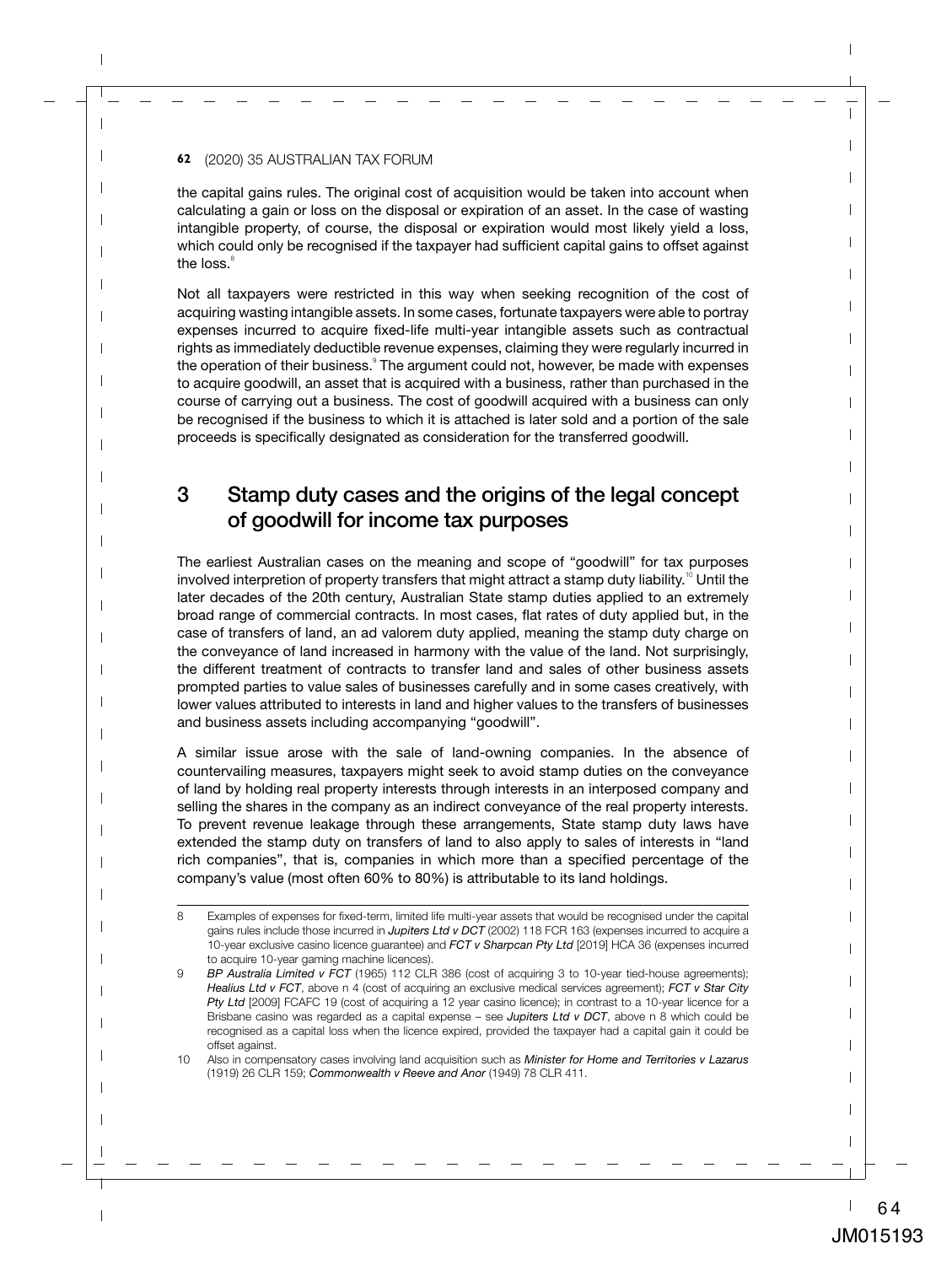Courts considering disputes over stamp duty assessments for the sale of land that was included in the transfer of a business or sale of companies that might be deemed to be land-rich initially drew on UK precedents to interpret claimed attributions of business value or company value to "goodwill". As was noted earlier, UK courts had developed a bifurcated notion of goodwill, distinguishing between "personal goodwill", associated with the vendor of a business, and "locational goodwill", connected with the real property used by the business. Purchasers of businesses that included interests in real property often sought to designate a lower value for the real property and attribute some of the purchase price to the locational goodwill of the business. If the value of a business is attributable in part to the attributes of its location, however, that value should be reflected in the value of the real estate, including leasehold interests, not a separate asset "goodwill" based solely on the property. This would be the case, for example, with the sale of a motel $11$  or the transfer of a hotel property where the hotel is not operated by the vendor at the time of sale.<sup>12</sup> Business attributes described (successfully) as goodwill by purchasers seeking to minimise stamp duty on the purchase of real property interests associated with acquisition of a businesss have included a hotel (liquor) licence<sup>13</sup> and the synergies of a going concern manufacturing tangible products<sup> $14$ </sup> or providing services to customers.<sup>15</sup>

Similar synergy value of a going concern may be found where a business is transferred by way of a sale of shares in the company operating the business. In this case, the company's management skills and attributes shown to attract and retain customers can be transferred – the same persons continue in the same roles, reporting to the same employer, which happens to have a new owner. Provided the company can demonstrate that these skills and attributes play a role in attracting custom, purchasers of shares in the company can show that the value of the company is sufficiently attributable to other assets of the company, including goodwill, to shift the company over the valuation threshold that would otherwise see it characterised as a land rich company.<sup>16</sup> In contrast, it would be difficult for a company whose fortunes are ultimately based on exploiting its land resources to show that a significant value of its assets is attributable to goodwill or the synergies of a going concern.<sup>17</sup>

While courts continue to refine the legal concept of goodwill for stamp duty purposes, the fundamental principles were well settled by the time the concept became relevant for income tax purposes. Directly transferred into income tax law was the notional distinction between personal and locational goodwill and the recognition that neither of these were actually severable and transferable, with the value commonly labelled goodwill actually

<sup>11</sup> As with the sale of a motel property; see *Morvic Pty Ltd v Commissioner of State Revenue* [2002] VSC 171.<br>12 As with the acquisition of a hotel operating under a competitor's name where following the acquisition the ne

As with the acquisition of a hotel operating under a competitor's name where following the acquisition the new owner replaced the management with its own and operated the hotel under a brand name it owned; see *HSH Hotels (Australia) Ltd v Commissioner of State Taxation* [2005] SASC 39; 58 ATR 276.

<sup>13</sup> *Tooth & Co, Ltd v Commissioner of Stamp Duties (NSW)* (1909) 9 SR NSW 652; *The Palace Hotel (Hawthorn) Pty Ltd v Commissioner of State Revenue* [2004] VSC 137; 8 VR 438.

<sup>14</sup> As with the sale of an operating manufacturing facility and the land on which it was situated; see *Commissioner of State Revenue v Uniqema Pty Ltd* [2004] VSCA 82; 9 VR 523.

<sup>15</sup> As with the sale of an aged care hostel and the real property on which it operated; see *Primelife (Glendale Hostel) Pty Ltd v Commissioner of State Revenue* [2004] VSC 214; 9 VR 665.

<sup>16</sup> See, for example, *Kizleap Pty Ltd v Chief Commissioner of Stamp Duties* (2001) 46 ATR 323 (purchaser of a company owning a caravan park showed customers chose to stay because of the good attention of management).

<sup>17</sup> This was the case, for example in *Commissioner of State Revenue v Placer Dome Inc* [2018] HCA 59 where a mining company sold its output on the world market at prevailing market prices, with internal goodwill having no impact on the sales price, though synergies may have affected the level of profit from sales.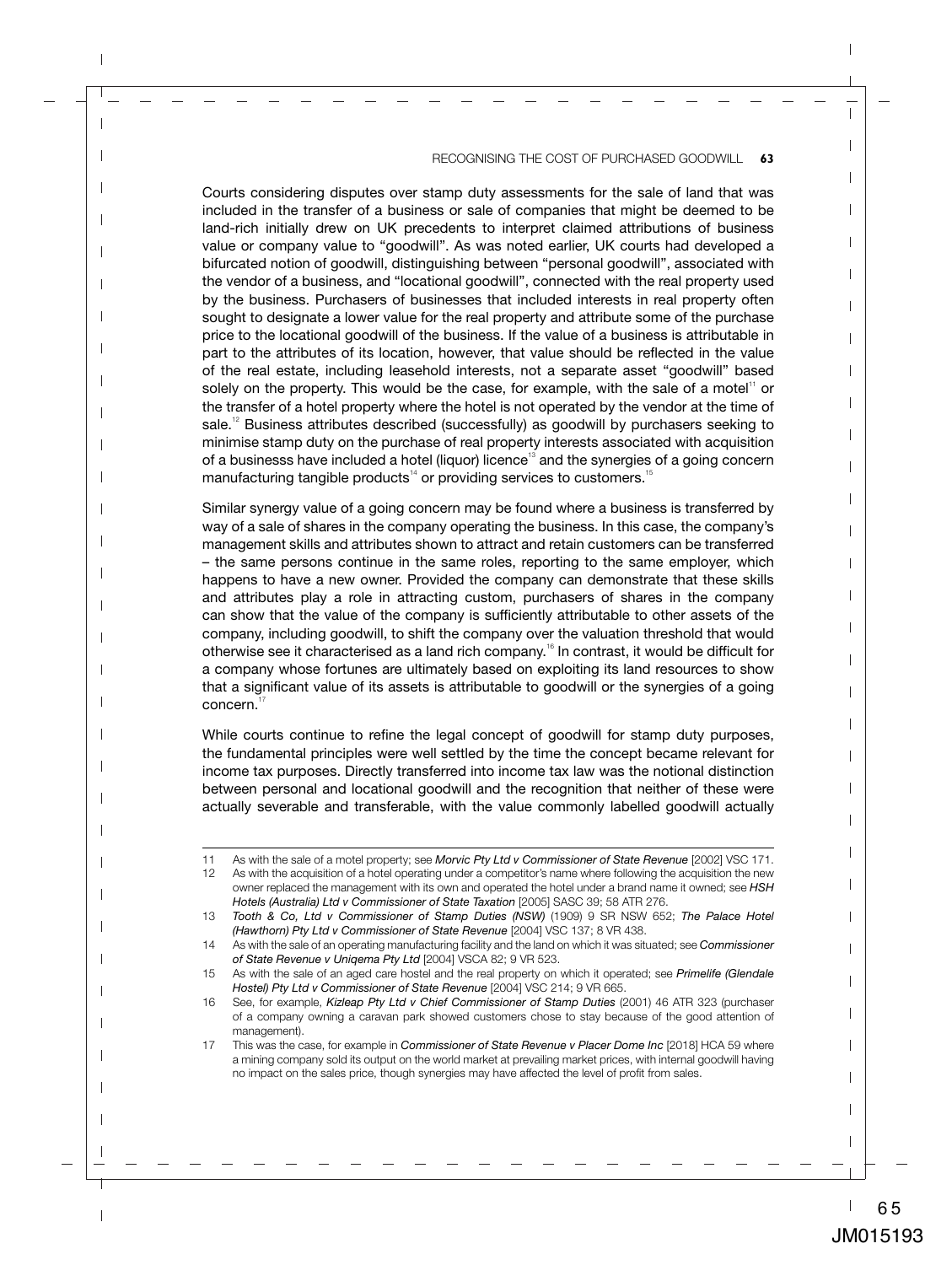constituting other business attributes such as licences, know-how or going concern synergies.

## 4 Income tax issues relating to goodwill and business transfers

While neither personal nor location goodwill can be actually transferred when a business is sold, a surfeit of case law reveals that many, if not most, sales of businesses include consideration for what are labelled transfers of goodwill. A closer examination of the cases, however, shows that in most of the cases the business attributes that have been labelled "goodwill" actually constitute separate economic benefits such as lease premiums, licences, non-competition agreements, or notional property creatively used in sophisticated financial arrangements. A variety of rules govern the recognition of the cost of acquiring all these types of actual or mislabelled goodwill. They rarely align with the benchmark tax goal of measuring net income correctly.

There is, however, a group of business sale transactions in which the purchase price is said to include a transfer of goodwill that in fact involves no mislabelled transaction. In these sales, the price paid by the business purchaser exceeds the value of all identifiable assets and benefits being transferred with the excess attributable to the fact that the enterprise is sold as a going concern – that is, the market value of an operating business already generating profits is more than the combined market values of its separate assets. The premium over the value of separate identifiable business assets paid in the acquisition of a business is attributable to genuine goodwill: as noted in section 2, the value added by business synergies and existing custom, the operational systems already in place that generate higher returns and the existing clientele likely to continue to frequent the business. Ironically, a review of the various types of transactions that have generated case law shows that the one type of goodwill transaction that has generated no litigation is the sale of a going concern including the value of actual goodwill.<sup>1</sup>

A key factor that helps explain the structure of transactions said to involve transfers of goodwill and the characterisation of other benefits as goodwill is the non-taxation from 1915 until 1985 of most gains realised as a result of a sale of goodwill and the limited or preferential taxation of these gains after 1985. An understanding of case law thus starts with an appreciation of the factors that left gains from the sale of goodwill out of the tax base prior to 1985 and concessional treatment after that time.

For the first seven decades of income taxation in Australia, the term "income" in the primary assessment provision of the income tax law was accorded a scope far narrower than the notion of economic gain included in the meaning of income in some other jurisdictions.

<sup>18</sup> The value of goodwill is also relevant in three other areas of income tax law that have not, to date, generated litigation. Non-residents potentially liable for capital gains tax on the sale shares in an apparently "land-rich" company (more than 50% of the value is attributable to Australian real property owned by the company) may argue the company's value is sufficiently attributable to its goodwill to bring the land value below 50%. Residents may make a similar argument to ensure they qualify for the "participation exemption" which exempts foreign dividends from tax if the company holds active assets, which would include goodwill. Finally, a statutory concept of goodwill is used in the consolidation regime as a residual asset when a company's assets are notionally attributed to a consolidated group. For a discussion of the consolidation regime and goodwill with an example see Michael Walpole, "A conflict of duty - a federal approach to the tax treatment of goodwill and other intangibles" (2003) 18 *Australian Tax Forum* 3, 9-13.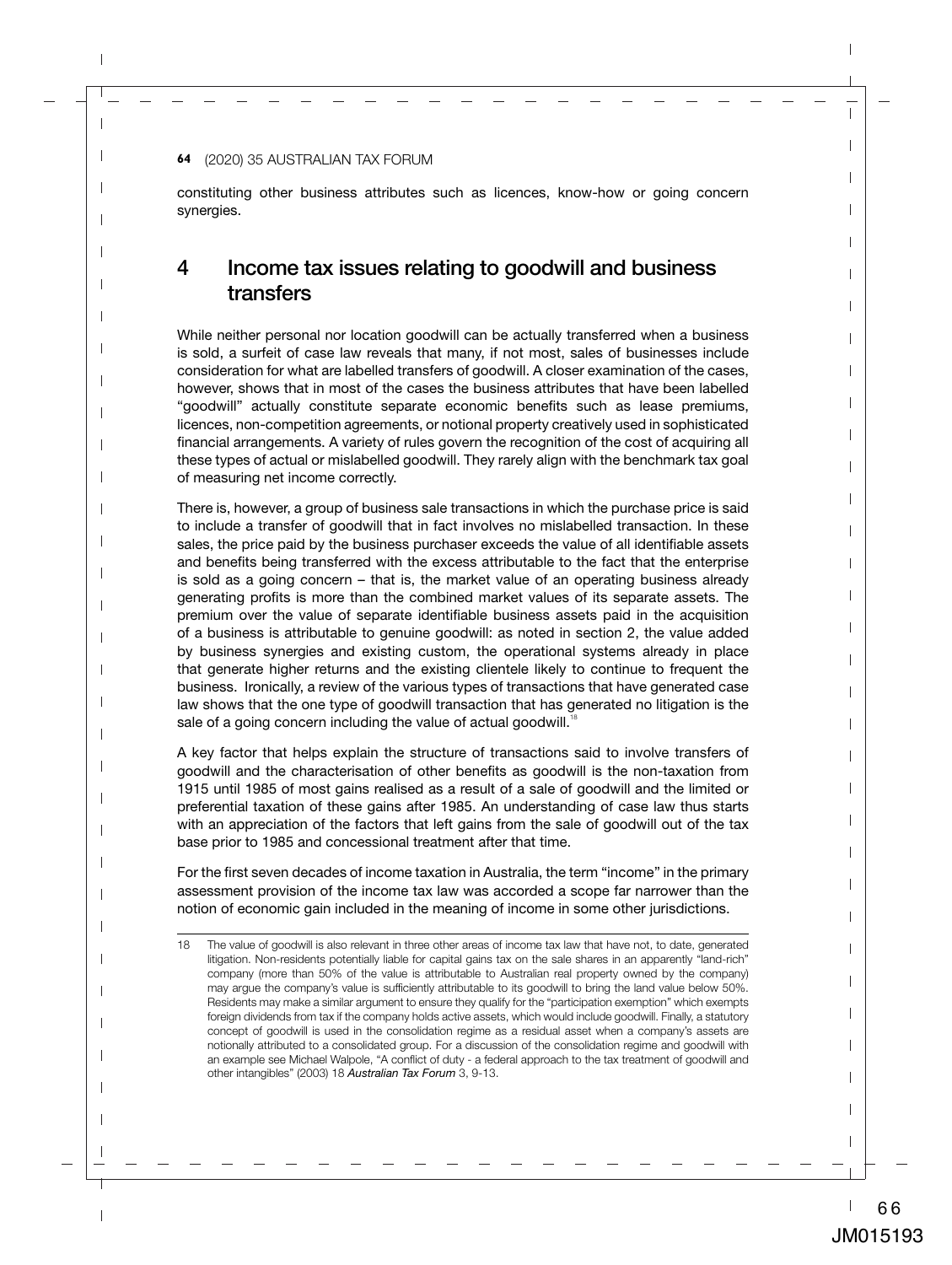Excluded from "ordinary income", the euphemistic term used to describe amounts treated as income receipts under the somewhat narrow judicial concept of income,<sup>19</sup> were gains labelled capital receipts or capital gains. The primary source of untaxed gains were those realised on disposal of assets for a profit, though a range of other types of gains were also excluded from the tax base including those realised on sales of business and employment rights and gains related to withdrawals from businesses or covenants not to compete or reveal business information.

The narrow tax base undermined the redistributive impact of the progressive income tax and resulted in economic costs from distorted commercial decisions and behaviour as individuals and companies made structured investments and transactions so the gains would satisfy the judicial tests for characterisation as capital receipts. After a preliminary report by a tax review committee in 1974 recommended inclusion of capital gains in the income tax base, $20$  the government started preparations for a base broadening exercise which continued after the committee's final report repeated the case for taxing capital gains, albeit on a more relaxed adoption timetable.<sup>21</sup> The Governor-General's unexpected dismissal of the government and its replacement by a conservative coalition government strongly opposed to base broadening in this way put capital gains taxation on hold for a decade during which the capital gains exemption was exploited in a vast array of income tax avoidance schemes.

One commonly used arrangement was the extraction by company vendors of the value of retained earnings as untaxed capital gains through arrangements labelled dividend stripping schemes. As these morphed into the most notorious tax evasion schemes in Australian tax history, bottom of the harbour schemes in which both underlying company profits and the value of extracted retained earnings went untaxed, public concern over the exclusion of capital gains from the tax base escalated. $22$ 

Revelations of avoidance and evasion based on the capital gains exemption undermined opposition to base broadening and, following publication in 1985 of an internally generated "Draft White Paper" outlining tax reform options, $23$  the government announced that capital gains would be added to the income tax base from 20 September 1985. Shortly before the draft legislation was released, the government responded to internal warnings of political risks associated with the base broadening and decided to abandon its plan to impose the tax on gains that accrued from the date on which the tax measures applied and instead announced that the capital gains inclusions would apply only to gains on assets acquired after the commencement of the capital gains measures.

Following a lengthy drafting process, a reform bill was introduced in Parliament in early 1986. $^{24}$  The legislation was based on an inclusion measure aimed at the most common type of capital gains, gains realised on the disposal of an appreciated asset. Deeming provisions then created acquisitions and disposals to fit other transactions such as the

<sup>19</sup> The most commonly cited authority for the term is *Scott v Commissioner of Taxation (NSW)* (1935) SR NSW 215, at 219.

<sup>20</sup> Taxation Review Committee (Justice K W Asprey, chair), *Preliminary Report* (Australian Government Publishing Service, 1974).

<sup>21</sup> Taxation Review Committee (Justice K W Asprey, chair), *Full Report* (Australian Government Publishing Service, 31 January 1975) (Asprey Report).

<sup>22</sup> The mechanics are described in Abe Greenbaum, *Australian income tax law: study guide and casebook companion* (Law Book Company, 1991), p 217.

<sup>23</sup> Australian Treasury, *Reform of the Australian Tax System* (Draft White Paper) (Canberra, 1985).

<sup>24</sup> Income Tax Assessment Amendment (Capital Gains) Bill 1986; introduced to Parliament on 22 May 1986. See also Leon Gorr, "How CGT affects goodwill on sale of business" (1986) 50 *Chartac: Taxation Report* 1.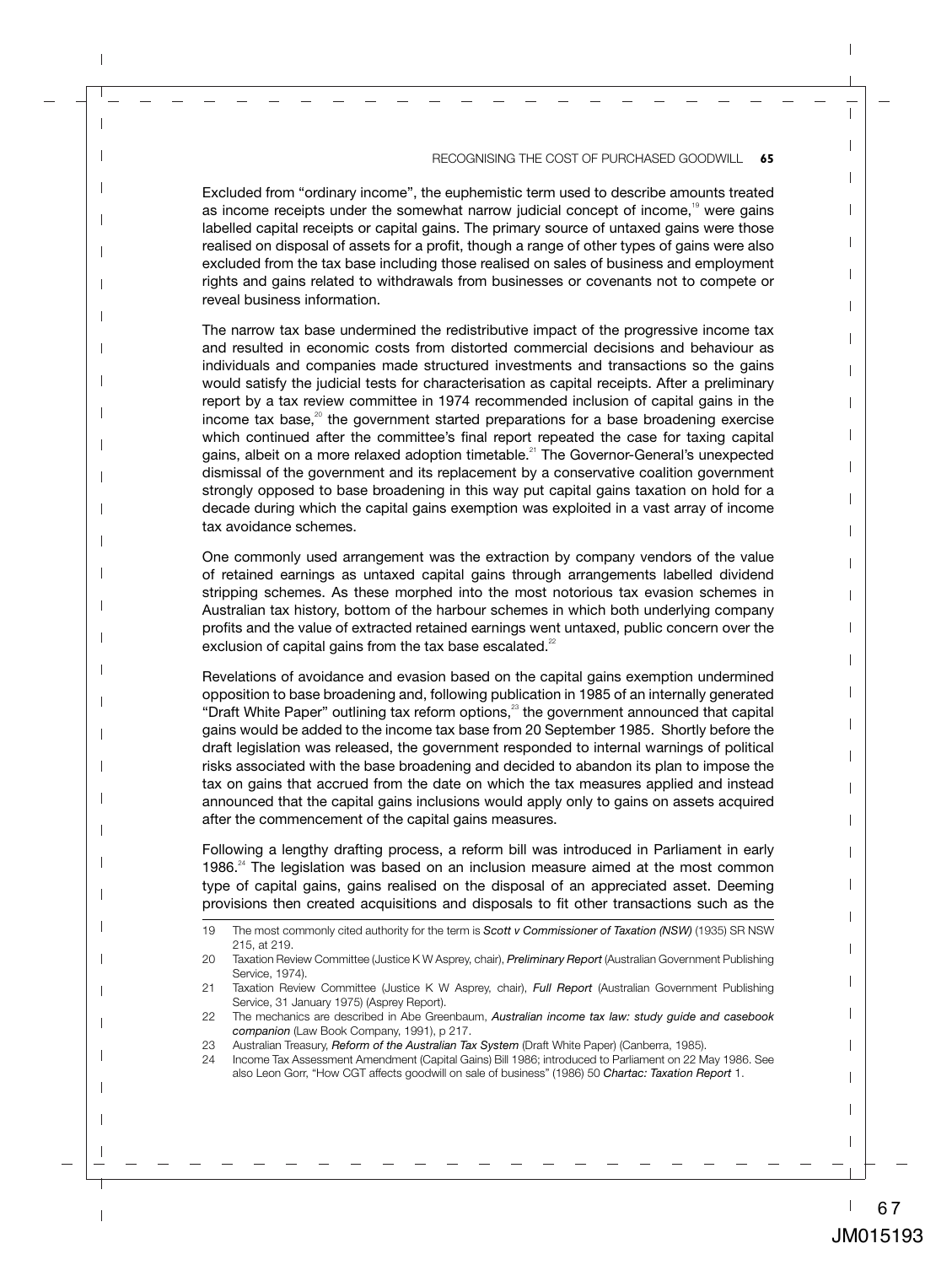creation of rights under a negative covenant or the expiry of a contract into the primary charging measure.

Seeking to mitigate political risks from the base broadening reform, the government adopted a remarkably generous transition rule, exempting from tax under the capital gains regime (now called the CGT regime) all gains realised on assets acquired prior to the commencement date of the tax, 20 September 1985.

As the capital gains provisions applied to disposals of "assets", the application of the rules to goodwill depended on the characterisation of goodwill as an asset that could be disposed of to another person. On its face, this was an improbable characterisation.<sup>25</sup> Among other things, assets are capable of ownership and transfer of ownership. Ownership of tangible assets such as real property and personal property can be transferred by a shift of physical position combined, where required, by a change in registration. Intangible property such as intellectual property recognised by statute and rights created by a contract such as a loan agreement or commercial contract can be assigned (legally transferred) under the common law and the law of equity. In contrast, there is no law that provides "title" to a type of property called goodwill and no obvious way of enforcing a contract that purports to transfer goodwill in the absence of any attribute of ownership that could signify a shift in the asset to be transferred. It has nevertheless been accepted by courts, taxpayers and tax authorities that it is possible to transfer the value of a business attributable to its goodwill with the remainder of an operating business.

The remainder of this section considers the four types of transactions involving mislabelled goodwill that are found in Australian income tax "goodwill" cases.

#### *4.1 Lease premiums*

The earliest reference to goodwill in Commonwealth income tax legislation appeared in the 1915 income tax Act, the first federal income tax law. By this time, income tax laws had already been in place in all Australian States for a number of years. In the period prior to the adoption of Commonwealth income taxation, lease premiums were commonly used by landlords and tenants to achieve a targeted overall consideration for the use of property while reducing regular rent payments. Recognising lease premiums as substitutes for assessable rent, State courts considering appeals to assessments under State income tax law had no difficulty characterising lease premiums as substitutes for assessable rent that constituted assessable income in their own right. $26$  While State laws accordingly had no provisions explicitly including lease premiums in assessable income, in some instances they did explicitly allow tenants to depreciate the cost of lease premiums over the life of the lease, provided the requisite nexus with the derivation of assessable income was established. $^{27}$ 

The drafters of the Commonwealth income tax statute appeared less confident than their State counterparts had been about the judicial characterisation of lease premiums as assessable income and accordingly inserted in the 1915 Act a measure that included

<sup>25</sup> Slater has observed that a more accurate description of goodwill is "a property, that is, a quality or attribute", not property capable of disposition or conveyance, in A H Slater QC, "Nature of goodwill" (1995) 24(1) *Australian Tax Review* 31.

<sup>26</sup> See, for example, *Re Income Tax Acts 1902-1907* [1912] QWN 5.

<sup>27</sup> See, for example, *Income Tax Act 1902* (Qld), s 16(ix).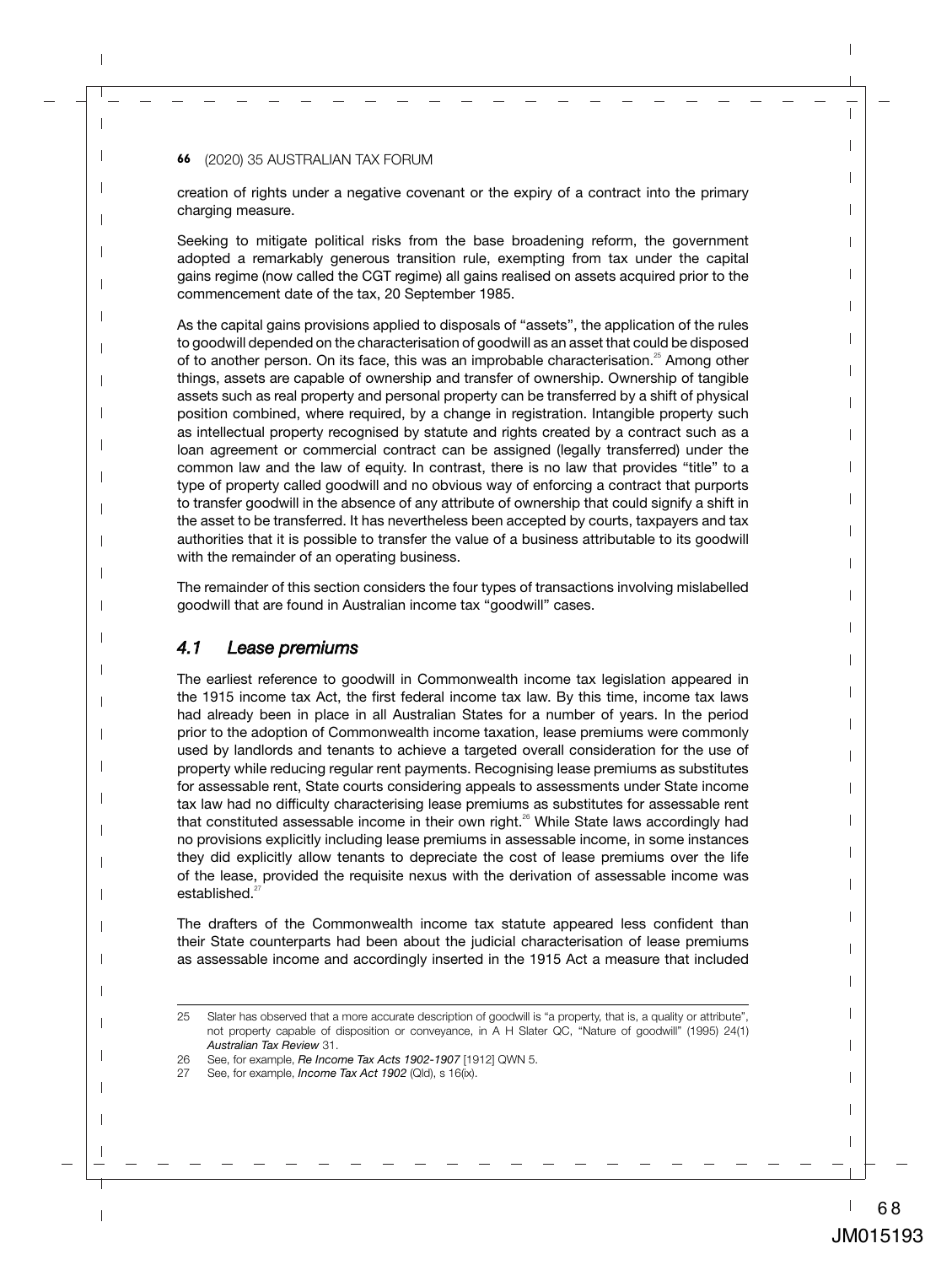lease premiums in assessable income.<sup>28</sup> along with an amortisation rule allowing tenants to depreciate the cost of those premiums.<sup>29</sup>

A common practice by landlords seeking to circumvent the effect of State judicial characterisation and Commonwealth legislative treatment of lease premiums was to attribute a portion of the payment received as consideration for the sale of goodwill, yielding what was, at that time, a non-assessable capital asset where landlords transferred a business or business licence along with the grant of a lease. While these attempts often floundered on the facts,<sup>30</sup> administrative experience, particularly in Queensland and Victoria, revealed increasingly artificial attempts to characterise payments on the grant of a lease in combination with the transfer of a business as consideration for the transfer of goodwill.<sup>31</sup> In 1930, the Commonwealth responded to these manoeuvres by extending the lease premium inclusion and depreciation provisions to include payments in respect of "goodwill".<sup>32</sup> The broad measures made no distinction between personal and location goodwill, leading to a legislative presumption that all goodwill was ultimately connected with real property.<sup>33</sup>

At this time, businesses in Australia faced significant tax compliance costs as they filed both State and Commonwealth income tax returns using sometimes widely divergent tax rules. Seeking a solution to the problem, the Commonwealth government commissioned the Hon (later Sir) David Ferguson, a retired New South Wales Supreme Court justice, to chair a Royal Commission on Taxation charged with the task of preparing a report on simplification and standardisation of the Commonwealth and State income tax laws. $34$  Following publication of the Royal Commission reports and discussions between Commonwealth and State officials, the Commonwealth enacted a new Income Tax Assessment Act in 1936 that served as a model for harmonised income tax laws subsequently adopted in the States.

The Royal Commission looked at both broad conceptual and policy issues and narrower technical tax issues in its reports. A discrete section of the Royal Commission's third report was devoted to the tax implications of leases. The report noted the traditional distinction between location goodwill and personal goodwill, suggesting that only consideration for the former should be treated as assessable income. The report also suggested that since payments for goodwill associated with property subject to a lease were in fact substitutes for higher rent, they should be assessable to the landlord in equal instalments over the life of the lease, paralleling the recognition of the payments by lessees where the leased premises were used in the production of income.<sup>35</sup> There was no discussion in the document

<sup>28</sup> *Income Tax Assessment Act 1915*, s 14(d).

<sup>29</sup> *Income Tax Assessment Act 1915*, s 20(i). Initially the amortisation was allowed for a sinking fund using the concept of recouping expenditure. It was replaced by the cost-based depreciation – "the sum divided by the number of years of the unexpired period of the lease" (as amended by *Income Tax Assessment Act 1918*, s 16(e)).

<sup>30</sup> See, for example, *Re Income Tax Acts 1902-1907* [1913] QWN 16 (evidence showed rental payments significantly below market value, countering taxpayer's claim that part of lump sum was for transferred business goodwill); *Daniell v FCT* (1928) 42 CLR 296 (no evidence that either party regarded part of the payment to be consideration for goodwill).

<sup>31</sup> Explanatory Memorandum to the Income Tax Assessment Bill 1922-1929, 26-27.

<sup>32</sup> *Income Tax Assessment Act 1930*, ss 6(f) and 12(c), respectively, added goodwill to s 16(d), the inclusion provision, and s 25(i), the expense provision, of the *Income Tax Assessment Act 1922*.

<sup>33</sup> Explanatory Memorandum to the Income Tax Assessment Bill 1922-1929, 26-27.

<sup>34</sup> Royal Commission on Taxation (D G Ferguson, chair), *Reports of the Royal Commission on Taxation* (Commonwealth Printer, 1934-1936). See further S Mackellar White, "Royal Commission on Taxation" (1934) 6(22) *The Australian Quarterly* 73-81.

<sup>35</sup> Royal Commission on Taxation, *Third Report of the Royal Commission of Taxation* (1934), para 757.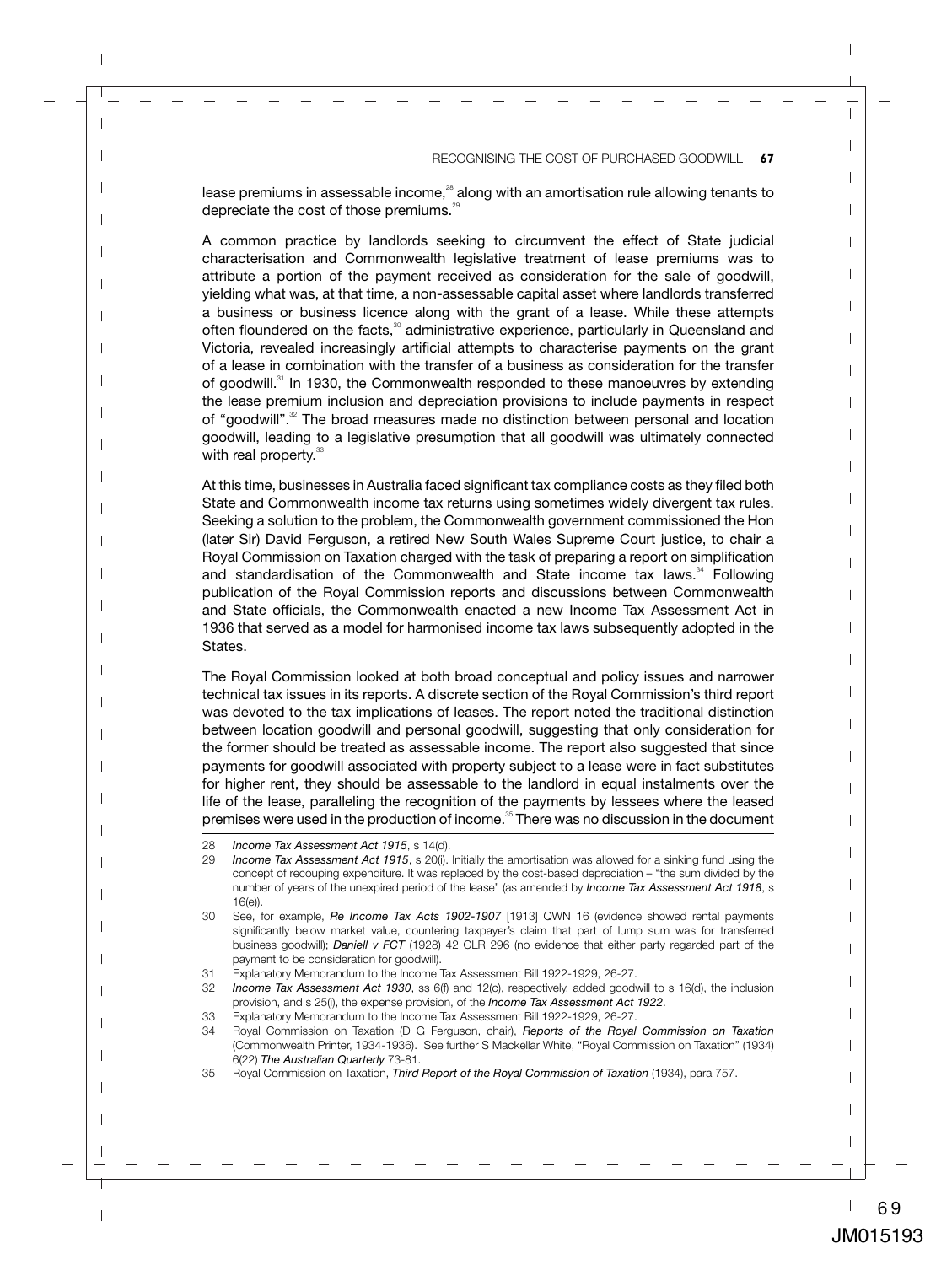as to how personal goodwill might actually be transferred to a new business owner. At the same time, there was no explanation of what constituted personal goodwill and it may be that the Commission regarded actual goodwill, the value of going concern synergies, as a form of "personal" goodwill.

The 1936 rewrite of the Income Tax Assessment Act partly adopted the recommendations of the Royal Commission. The reference to lease premiums in the inclusion measure narrowed the scope of the measure as it applied to goodwill by limiting the inclusion to consideration for goodwill "attached to or connected with" land that was subject to a lease. $\frac{36}{5}$  However, the suggestion that the amount should be recognised as income over the life of the lease was not adopted, leaving the full amount assessable when derived in the same way as all lease premiums had previously been treated. On the expense side, payments for locational goodwill remained depreciable over the lease period.

The drafting of the 1936 provisions implicitly acknowledged the distinction in tax law between personal goodwill and location goodwill. The changed scope of the rule had relatively little impact, however, with courts regularly finding that goodwill sold on the transfer of a business was connected with an associated leasehold interest unless the contract included specific commitments by the vendor to draw custom for the new owners.<sup>37</sup> The presumption was further extended to consideration for non-competition agreements provided by business vendors, which were consistently viewed as connected to leasehold interests provided to the purchasers unless proven otherwise by the vendor.<sup>38</sup>

In the aftermath of the Second World War, the Commonwealth looked to modernise and improve the income tax legislation and to this end, in 1950, appointed a Committee on Taxation to report on different aspects of the tax.<sup>39</sup> The Spooner Committee, as it became known, evolved into a standing committee and, over its five-year life, issued 37 reports in response to references from the Treasurer. By the time the Committee released its report on leases, $40$  it had become clear that the reverse onus imposed by the courts on taxpayers in respect of the lease premium provisions had extended the reach of the measures to consideration that was clearly outside the narrowing policy intention of the 1936 amendments. In particular, the characterisation regularly led to the inclusion in assessable income of payments for non-competition covenants that were unlikely to have affected therental value of the premises and seemed not to be substitutes for otherwise higher rent. $^\mathrm{41}$ 

The Committee agreed there was a theoretical distinction between personal and location goodwill but suggested it had proved to be almost impossible to make the distinction

<sup>36</sup> Definition of "premium", s 83, *Income Tax Assessment Act 1936*.

<sup>37</sup> *FCT v Williamson* (1943) 67 CLR 561 (purchaser of chemist shop allowed to depreciate cost of goodwill over lease period); *Watson v FCT* (1953) 87 CLR 353 (vendor of newsagency assessable on consideration of goodwill where leasehold rights assigned for no consideration). Cf. *Phillips v FCT* (1947) 75 CLR 332 (seller of newsagency not assessed on gains from the disposal of goodwill attached to exclusive agency agreements with newspaper companies where a separate property owner not connected to newsagency business vendor provided a lease to the purchaser).

<sup>38</sup> See below, section 4.4.

<sup>39</sup> Commonwealth Committee on Taxation (E S Spooner, chair) (Australian Parliamentary Papers, 1950-1955). See further Graham Hill, "Tax reform: a tower of Babel; distinguishing tax reform from tax change" (2005) 1(2) *Journal of the Australasian Tax Teachers Association* 1.

<sup>40</sup> Commonwealth Committee on Taxation, above n 39, "Leases" (reference no 17, 16 January and 22 July 1952), paras 10-39, also published in Parliamentary Papers 51-53: 502 (1952) (Commonwealth).

<sup>41</sup> See further Sir Arthur Fadden, Second Reading Speech on the Income Tax and Social Services Contribution Assessment (No 3) Bill 1952, Commonwealth Parliamentary Debates, House of Representatives (18 September 1952).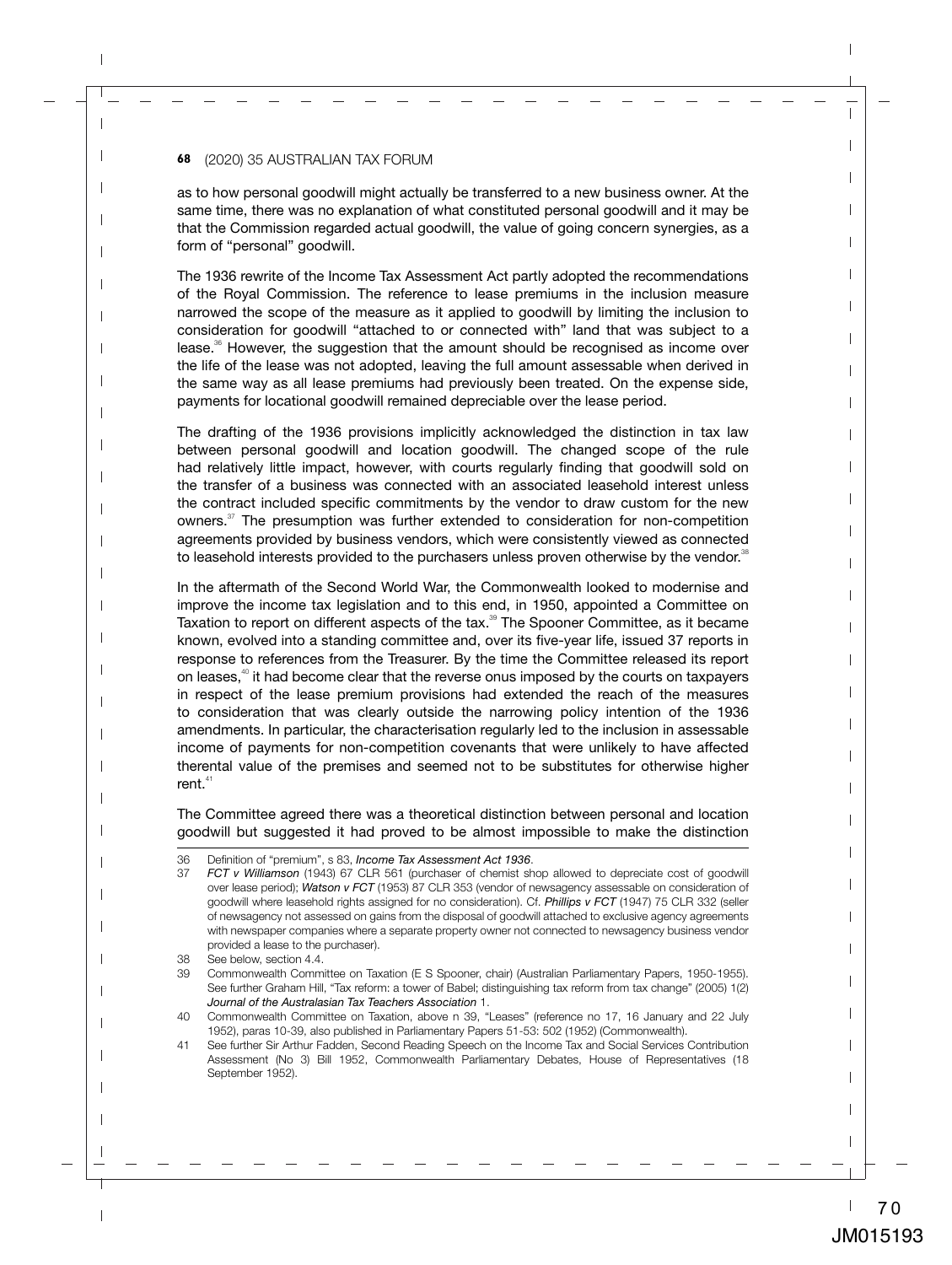in practice. The rule then in effect, the Committee noted, had generated considerable litigation but with little revenue effect as the assessable character of any payment for goodwill received by the vendor that was found to be associated with a leasehold interest was likely offset by a deduction by the lessee. The solution, the Committee suggested, was for the tax authorities to step away from the characterisation issue and remove goodwill payments from the lease premium measures unless the lessor and lessee jointly agreed the payment for goodwill should be treated as a premium for leasehold interest in land on which the business operated. The recommendation was accepted and the lease premium measures were amended to exclude payments for non-competition covenants or payments for goodwill unless they were explicitly described in the contract as goodwill<sup>42</sup> and both the vendor and purchaser had agreed in writing to treat the consideration for goodwill as a lease premium. $43$ 

Litigation over the nature of goodwill payments largely evaporated following the 1952 amendments, although many continued to view the lease premium provisions and election procedure as unwieldy and complex. Seven years later the Commonwealth appointed another Committee on Taxation under the chairmanship of G C Ligertwood with somewhat narrower terms of reference focusing on unnecessary complexities, anomalies and inconsistencies in the income tax law.<sup>44</sup> The Ligertwood Committee's recommendation on goodwill payments largely sought to reverse the 1952 amendments, suggesting that the Commissioner should be responsible for characterising goodwill payments where they were not directly tied to a lease by contractual arrangements.<sup>45</sup>

The Committee's recommendations on leases generally were implemented in a manner quite different from that envisaged in its Report. An amending Act enacted in 1964, three years after the Report was tabled, discontinued the operation of the lease premium Division except as it applied to mining leases, but at the same time added a separate measure that treated lease premiums as assessable income when derived.<sup>46</sup> The replacement provision made no mention of payments for goodwill and no corresponding provision was adopted to allow persons paying lease premiums to depreciate the outgoings where the lease was used for income producing purposes. Mention of goodwill in the lease premium rules that had been retained for mining taxpayers was removed in 1968.<sup>47</sup>

There the matter rested until the adoption in 1986 (with effect from 1985) of the capital gains tax regime. As noted, the transitional rule for the CGT regime exempted from tax all gains realised on assets acquired prior to the commencement date of the tax, 20 September 1985. It recognised, however, that the transitional rule could open the door to abuse by real property owners who might carve off new leasehold interests after the introduction of capital gains taxation and claim they were merely disposing of part of an asset acquired prior to the commencement of the capital gains measures. To preclude this possibility, a measure was added to the capital gains regime to treat disposals of leasehold interests

<sup>42</sup> Amendment of definition of "premium", *Income Tax Assessment Act 1936*, s 83, by *Income Tax and Social Services Contribution Assessment (No 3) Act 1952*, s 15.

<sup>43</sup> *Income Tax Assessment Act 1936*, s 83A, inserted by *Income Tax and Social Services Contribution Assessment (No 3) Act 1952*, s 16.

<sup>44</sup> Commonwealth Committee on Taxation (G C Ligertwood, chair) *Report of the Commonwealth Committee on Taxation* (Government Printer, 1961) (Ligertwood Report).

<sup>45</sup> Ligertwood Report, above n 44, at para 342.

<sup>46</sup> *Income Tax Assessment Act 1936* s 26AB, added to the Act by *Income Tax and Social Services Contribution Assessment (No 3) Act 1964*, s 9.

<sup>47</sup> *Income Tax Assessment Act (No 2) 1968*, amending *Income Tax Assessment Act 1936*, s 88B.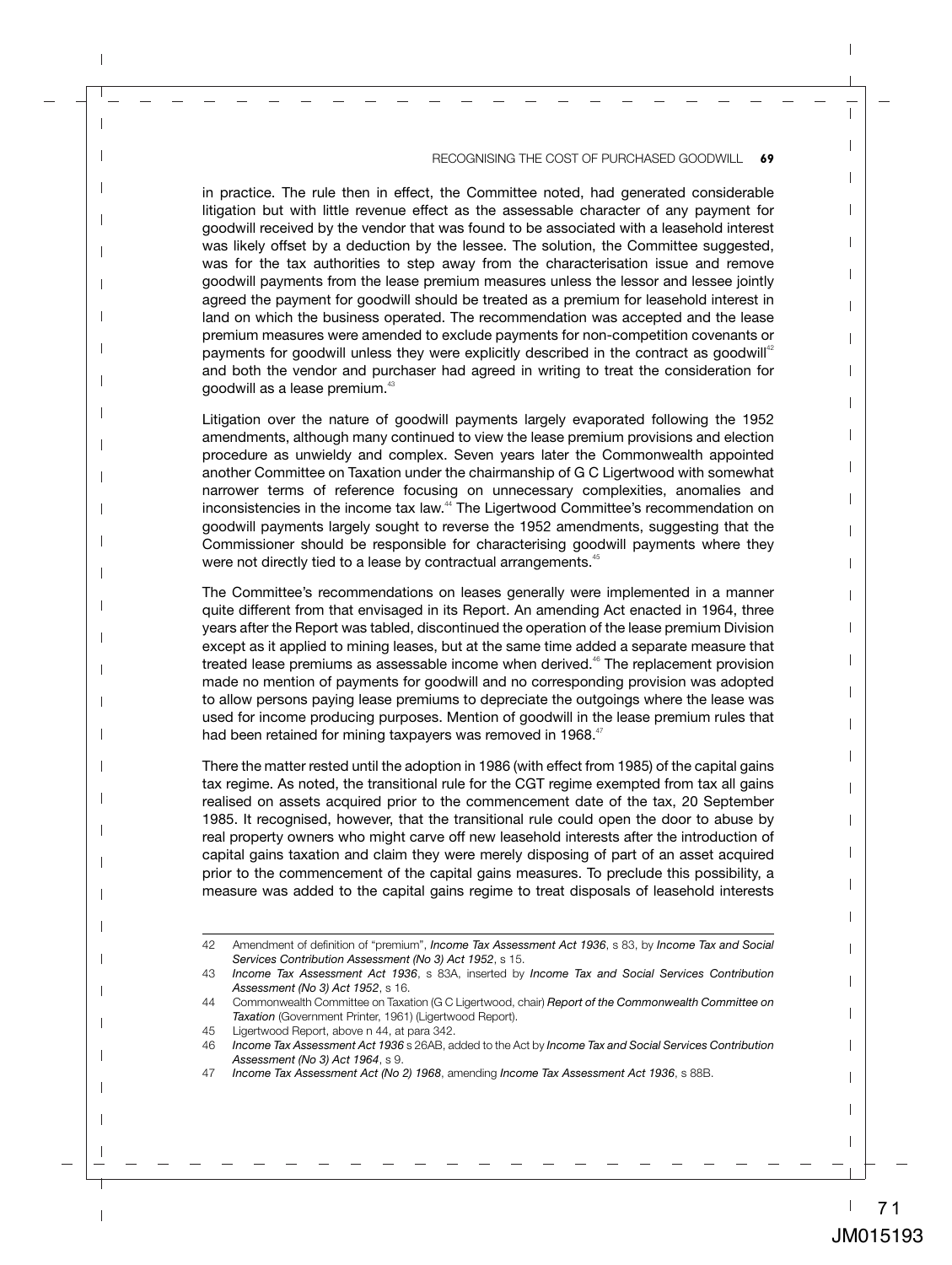as the creation and disposal of an asset, removing the transactions from the exclusion for gains realised on the disposal of assets acquired prior to 20 September 1985.<sup>48</sup>

The explicit inclusion of leasehold premiums in the CGT provisions created an overlap with the provision including the payments directly into assessable income. The situation was not resolved until 1997 when the original measure was explicitly restricted to premiums paid in respect of leases granted prior to the introduction of the capital gains regime.<sup>49</sup>

Lease premiums subject to the CGT rules are not eligible for the 50% exclusion of capital gains (the "CGT discount") available to individuals.<sup>50</sup> Disposals of goodwill, on the other hand, may be eligible for the discount, once again creating an incentive for taxpayers to characterise lease premiums as consideration for transfers of goodwill. There has been no litigation since the adoption of the capital gains discount considering attempts by taxpayers to exploit the inconsistent treatment of the two types of gain by characterising *de facto* lease premiums as consideration for the sale of goodwill.

Over the course of their 34-year life, the goodwill references in the income tax Division devoted to lease premiums prompted important litigation that helped to build further the judicial concept of goodwill originally developed for stamp duty purposes. In policy terms, however, the legacy of these decisions may be limited. The cases confirm a fundamental distinction in the legal notion of goodwill between personal goodwill based on business attributes unrelated to the land on which the business operates and locational goodwill that is in essence a substitute for a lease premium that is itself a substitute for higher rent. The income tax law, in turn, provided a semi-sound policy response, requiring lessors to recognise the substituted payments as assessable income when received and allowing lessees to depreciate the payments over the course of a lease. However, as the Spooner Committee noted, the immediate taxation of lessors was inconsistent with the rationale for including the amounts in assessable income as, in effect, a substitute for pre-paid rent.

The current treatment of lease premiums as capital gains to lessors and capital losses to tenants is inconsistent with tax principles and a backward step from the former law which, appropriately, allowed lessees to recognise the cost of lease premiums over the life of the lease. Ideally, recognition of the gain for the landlord should also take place over the lease period. As lease premiums do not qualify for the concessional 50% capital gains exemption,<sup>51</sup> landlords are presumably largely indifferent between the current recognition as capital gains and the former rule treating the gains as statutory income. Where lease premiums are mislabelled as consideration for locational goodwill, the landlord remains assessable on the payment but the lessee loses recognition of the cost unless it can manufacture a later disposal of the mislabelled goodwill, at which time it will only be able to recognise the cost if there is a capital gain against which it could be offset. It could be expected that tenants would insist on lease premiums being labelled as such and not as acquisitions of goodwill if taxpayers were able to recognise the cost of lease premiums over the lease period.

<sup>48</sup> *Income Tax Assessment Act 1936*, s 160ZS(1), transferred into the *Income Tax Assessment Act 1997* as CGT Event F1, s 104-110(1). See further section 6 of this article, below.

<sup>49</sup> *Tax Law Improvement Act 1997*, adding s 26AB(1A) to *Income Tax Assessment Act 1936.*

<sup>50</sup> They are disqualified by *Income Tax Assessment Act 1997*, s 115-25(3)(e).

<sup>51</sup> *Income Tax Assessment Act 1997*, s 115-25.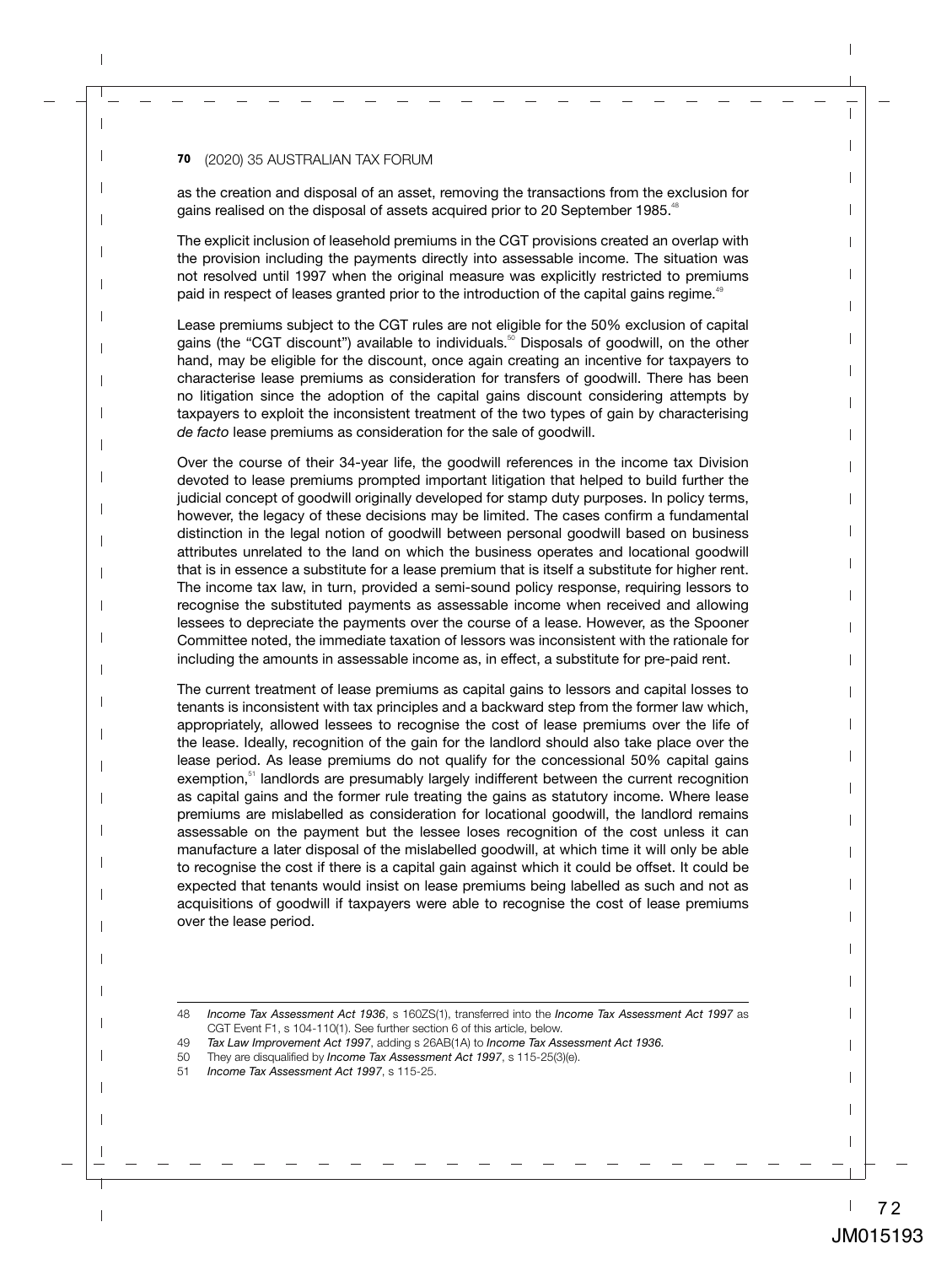#### *4.2 Repo loans*

Prior to the adoption of the capital gains measures in 1986, with effect from 20 September 1985, almost all cases considering the meaning of goodwill in income tax law concerned the explicit mention of goodwill in the lease premium provisions. Adoption of the CGT regime led to a number of cases reconsidering the nature of goodwill in different contexts.

The first "capital gains" case involving goodwill, *FCT v Krakos Investments Pty Ltd*,<sup>52</sup> actually concerned a simple financial arrangement – an interest-free loan by the purchaser of a business to the vendor structured as a "repo loan" that was characterised by the vendor, for tax purposes, as a supposed sale and planned repurchase of "goodwill".

The transaction arose in the context of the sale of a business that had been acquired by the vendor in December 1984, nine months prior to the commencement of the capital gains tax. The sales contract provided for the transfer of a hotel business and, separately, the goodwill associated with the business, as well as a five-year lease of the premises in which the business operated. In economic terms, the payment for goodwill in the case was neither consideration for the sale of goodwill nor a lease premium. The sale contract included a put option that could be used by the purchaser to require the vendor to reacquire the goodwill after five years for the original "sale" price. The arrangement was thus a standard repo loan transaction yielding a five-year interest-free loan by the lessee to the lessor. The sale price for the business presumably reflected the interest savings enjoyed by the landlord accessing the interest-free funds for the duration of the lease.

The question put to the Full Court of the Federal Court was whether the payment received by the vendor was, as the vendor claimed, consideration for goodwill transferred to the lessee that had been acquired by the vendor prior to the commencement of the CGT, or was actually a lease premium paid for a lease created after 19 September 1985. Considering the planned return of the payment to the tenant at the end of the lease period, the Court accepted the vendor's argument that the payment should not be characterised as a lease premium, without specifying exactly what was acquired for the payment.<sup>53</sup>

Discussion of the nature of goodwill was thus obiter to the decision and jurisprudence on the meaning of goodwill for capital gains tax purposes. The implications in terms of the judicial concept of goodwill were important in terms of the capital gains tax transitional rule, however, as the Court implicitly accepted the vendor's assertion that goodwill was an asset of a business that came into existence when the business commenced.

<sup>52</sup> *FCT v Krakos Investments Pty Ltd* (1995) 61 FCR 489; 32 ATR 7. See commentary in Grant Cathro, "The sale of goodwill" (1996) 25(3) *Australian Tax Review* 129; Rob Jeremiah, "Leases, lease premiums, goodwill and lease incentives: capital gains tax etc" (1997) 43 *Property Law Bulletin* 2; Robert Jeremiah, "TR 96/24 – income tax, capital gains: guidelines to determine whether an amount described in a sale of business agreement as consideration for goodwill is properly characterised as a lease premium" (1997) 43 *Property Law Bulletin* 20; Jim Richardson, "Goodwill or lease premium" (1996) 48(2) *Australian Company Secretary* 77, 79 (recharacterisation to consideration). See further a comparison with *FCT v Murry* (1998) 193 CLR 605 (above n 2) in Grant Cathro, "Goodwill: 'now you see it, now you don't'" (1996) 25(4) *Australian Tax Review* 169; Ian Tregoning, "Goodwill at the crossroads" (1997) 21(2) *Accounting Forum (Adelaide)* 133.

<sup>53</sup> Prior to the *Krakos* decision, the Commissioner had indicated in *Taxation Ruling* IT 2535 that the ATO considered payments described as "goodwill" in a contract for the sale of a hotel would be treated as a lease premium (and hence assessable as a capital gain even when the lease was provided on property acquired prior to the commencement of the capital gains tax) if the goodwill was related to the hotel's location. The Commissioner subsequently retreated from the economic substance approach adopted in that ruling and in *Taxation Ruling* TR 96/24 suggested that some weight would be given to the form of the transaction, adding that the existence of a put option for the resale of goodwill would be relevant as it was in *Krakos.*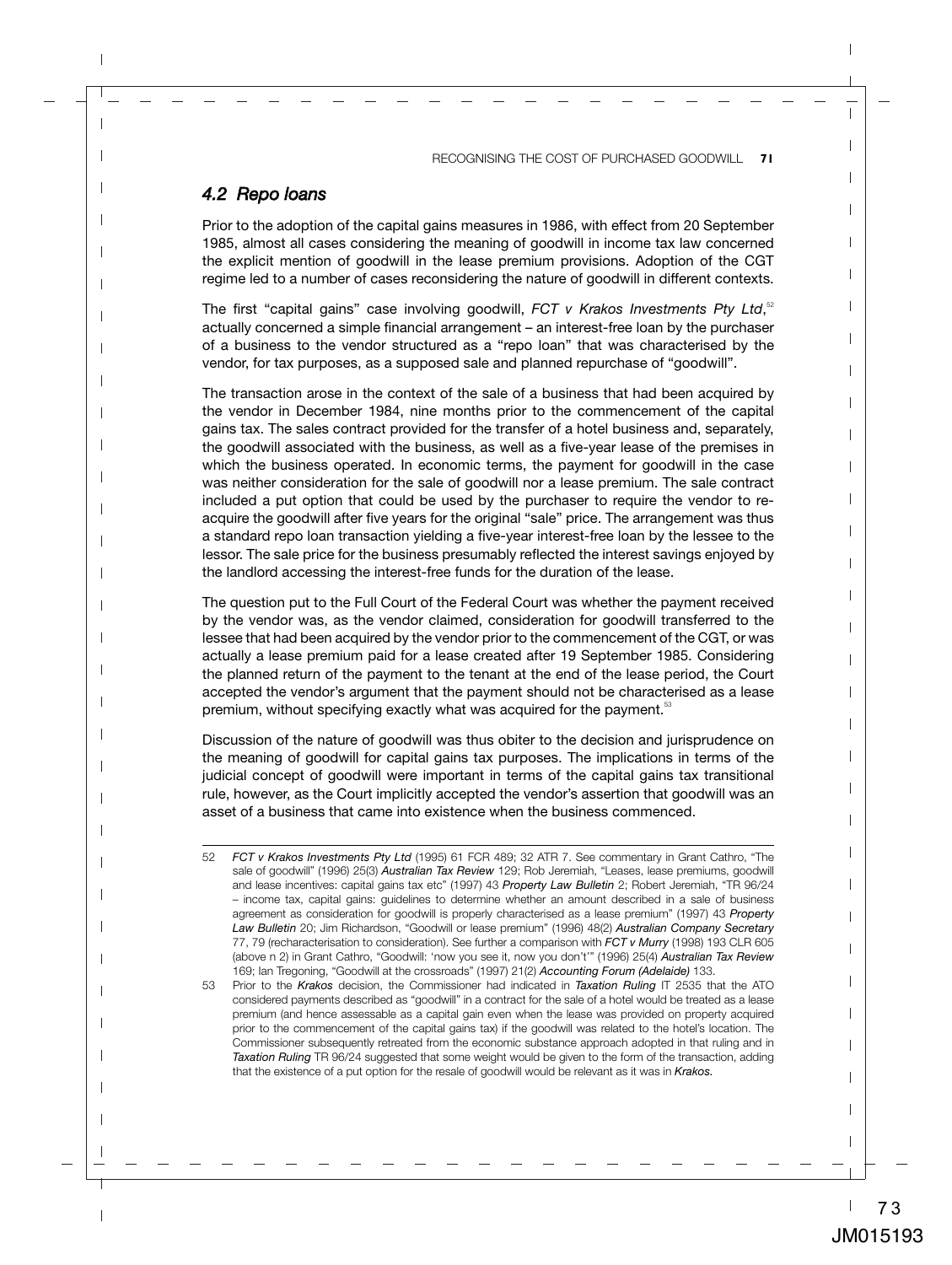The notional sale and repurchase of goodwill as the basis for a repo loan may be a true outlier in the panoply of Australian goodwill cases, with goodwill used precisely because of its indeterminacy and the absence of any other asset that could be transferred and reacquired simply by way of contract only. The tax treatment of the transfer and reacquisition arises only because of the long-established policy of Australian courts to accept restructured loans at face value based on their supposed form rather than the actual commercial substance. Well-known previous examples include the characterisation of vendor-finance as "instalment" sales with interest recognition spread evenly over the payment period $54$  and the schemes to recast blended payment loans as annuities, again to defer recognition of interest payments.<sup>55</sup> In the absence of any indications that Australian courts will adopt a substance over form approach to interpreting loan substitution arrangements, the appropriate legislative response is to ensure repo loans are treated in the same manner as the blended payment loans for which they substitute in the Taxation of Financial Arrangements (TOFA) legislation. The problem is not one of recognising the cost of goodwill.

## *4.3 Licence transfers*

The adoption of the capital gains tax provisions in 1986 saw the reintroduction of the term "goodwill" into the text of income tax law. The term was included in a concessional measure in the capital gains tax regime. Passage of the capital gains measures in 1986 had been politically challenging. While the government had no difficulty achieving passage of its draft legislation in the lower House where it held a majority of the seats, to shepherd the amendments through the Senate required several amendments to obtain support from the Democrats, a minor party that held the balance of power in the upper House. One of the Party's key demands was a concession for persons selling small businesses and farms. The issue had been considered by the policy advisors who prepared the Draft White Paper and that document set out a series of reasons why vendors of farms and small businesses should not receive concessions different from those available to other taxpayers.<sup>56</sup> The Democrats made it a condition for their support for the wider legislative package, however, and the government conceded the point to move the reform through the upper House.

The concession agreed to by the government and minority party as its condition for passing the capital gains measures was the adoption of an exemption for 20% of the gain attributable to goodwill included in the sale of a business that had a net value of less than AUD 1 million. $57$  An integrity rule prevented taxpayers from splitting businesses to fall below the threshold by consolidating the value of associated businesses when taxpayers sought to access the concession.<sup>58</sup>

The legislation provided no definition of goodwill subject to the concession and neither the government nor the opposition sponsor attempted to offer much of an explanation

<sup>54</sup> See, for example, *L'Estrange v FCT* (1978) 8 ATR 410 and *Spence v FCT* (1967) 15 ATD 80.

<sup>55</sup> *ANZ Savings Bank Ltd v FCT* (1993) 25 ATR 369 (Full Federal Court). The recasting of the loan as an annuity was accepted by the High Court on appeal, with the appeal issue confined to the character of an annuity payment flowing through a unit trust: (1998) 194 CLR 328 (High Court).

<sup>56</sup> Australian Treasury, *Reform of the Australian Tax System*, above n 23, at paras. 7.23-7.26.

<sup>57</sup> *Income Tax Assessment Act 1936*, s 160ZZR(1). For further analysis see J H Momsen, "Disposal of goodwill and liquidator's distributions" (1992) 4(5) *CCH Journal of Australian Taxation* 13 (discussing how assets could be held outside a company to keep the value below AUD 1 million); Wouter Scholtz, "Incorporated business and s 160ZZR: goodwill or artful malice?" (1993) 7(8) *Australian Property Law Bulletin* 66 (discussing whether the concession can be accessed through a company).

<sup>58</sup> *Income Tax Assessment Act 1936*, s 160ZZR(2).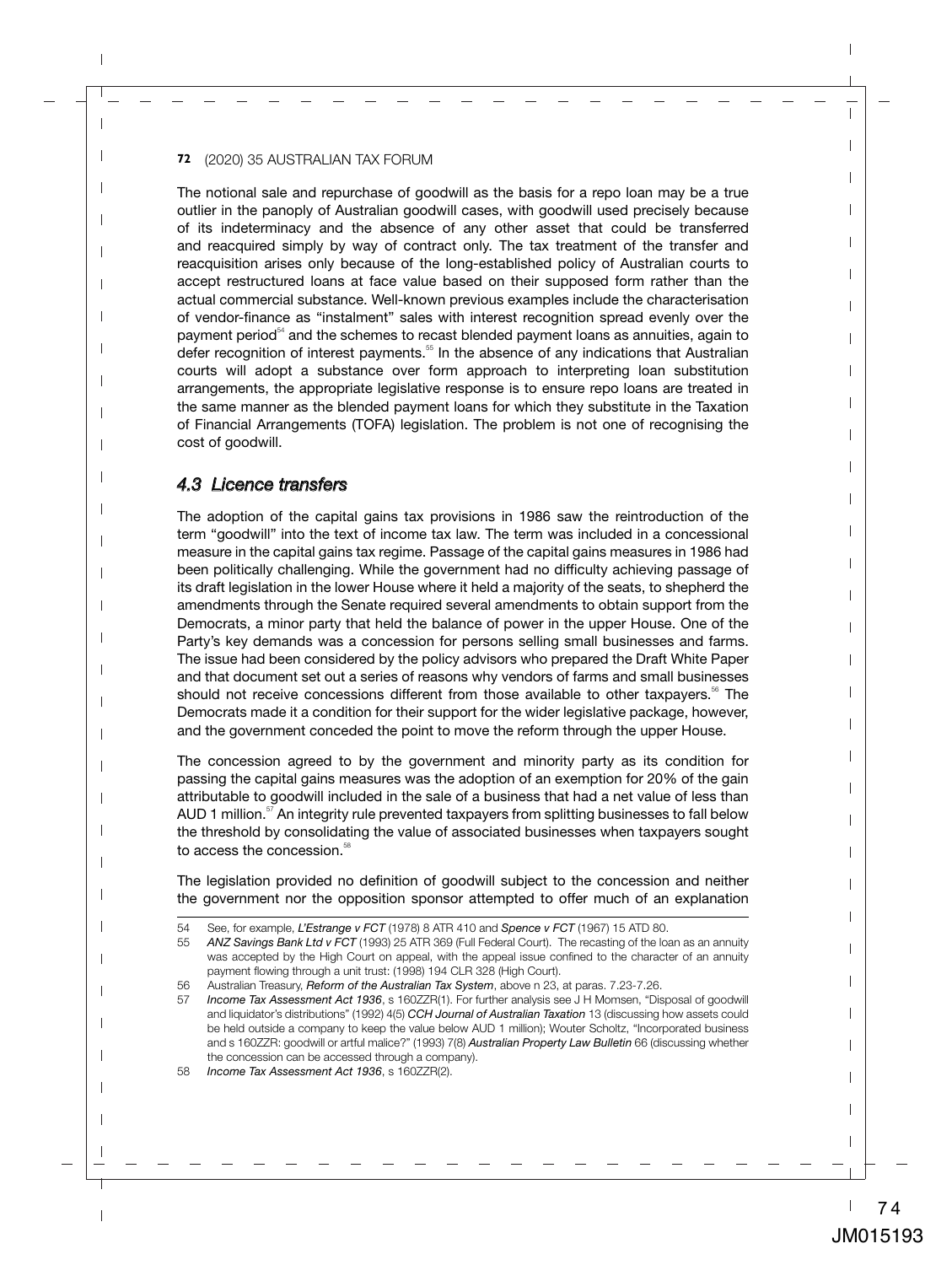for the rule. The minor party that sponsored the concession described its win as a major concession and a real gain for small business but offered no rationale for special treatment for this sector.<sup>59</sup> Nor did the Explanatory Memorandum accompanying the bill introducing the capital gains measures, instead simply restating the provision in alternative language.

While neither the government nor the sponsor could provide an explanation for the concession, a press interview by the leader of the opposition explaining his party's opposition to the entire capital gains package inadvertently provided a possible rationale. The leader of the opposition noted that small business operators did not have superannuation savings and relied on the proceeds of sales of their businesses, including consideration for the transfer of goodwill, for their retirement security.<sup>60</sup> At the time, superannuation funds enjoyed generous tax exemptions and a goodwill concession could be seen as providing small business owners with a concession paralleling that available to employees with superannuation savings.

A second inadvertent possible rationale might be drawn from the Senate debates on the capital gains tax bill where it was noted by an opposition senator that the capital gains measures provided cost base indexation for other assets but no indexation was available for goodwill which might accrue over the life of a business with no cost base to index. $61$ The absence of a cost base to index revealed the weakness in this argument, however, as indexation was intended to limit the tax base to real gains where the proceeds of disposal included recovery by vendors of the after-tax amounts they had invested to acquire assets. There was no similar recovery of after-tax amounts by vendors of goodwill attached to a business.

The concession attracted relatively little attention until late 1991 when the Liberal opposition released an economic manifesto, *Fightback!*, that in modified form was to become the party's election platform for the 1993 federal election.<sup> $\alpha$ </sup> In addition to a proposal for a broad-based goods and services tax (GST), the document outlined a number of proposed income tax reforms, including significant modification of the CGT concession for sales of goodwill, with a 50% exemption for very small businesses phasing out in two steps to no relief where businesses were sold for more than AUD 2 million. The Labor government countered in early 1992 with its own manifesto, *One Nation*, which proposed an increase in the goodwill gain exemption from 20% of the gain to 50% of the gain while raising the eligibility threshold from AUD 1 million to 2 million, with annual indexation of the threshold.<sup>63</sup>

The enhanced concession was enacted into law later that year.<sup>64</sup>

In early 1996, the Coalition parties, then in opposition, released an election platform that proposed an expansion of capital gains concessions for small business owners with a

<sup>59</sup> Senator John Siddons, "Democrats negotiation concessions on tax package", Press release P.R. NO. 85/334 (28 November 1985).

<sup>60</sup> Hon John Howard (Opposition Leader), transcript of press conference (20 September 1985), p 9.

<sup>61</sup> The argument could be extrapolated from the observations of Senator David Brownhill on the Income Tax Assessment Amendment (Capital Gains) Bill 1986, Commonwealth Parliamentary Debates, Senate (5 June 1986), p 3427.

<sup>62</sup> Coalition Parties, *Fightback! It's Your Australia*, authorised by John Hewson and Tim Fischer (Canberra, 1991).

<sup>63</sup> Hon Paul Keating (Prime Minister), *One Nation: statement by the Prime Minister* (Australian Government Printing Service, 26 February 1992), pp 92-93.

<sup>64</sup> *Taxation Laws Amendment Act (No 2) 1992*, ss 45, 46. A case study explaining the operation of the enhanced concession can be found in Jack Stuk, "New strategies for maximising goodwill exemptions" (1992) 111 *Chartac: Tax Practice Ideas* 2.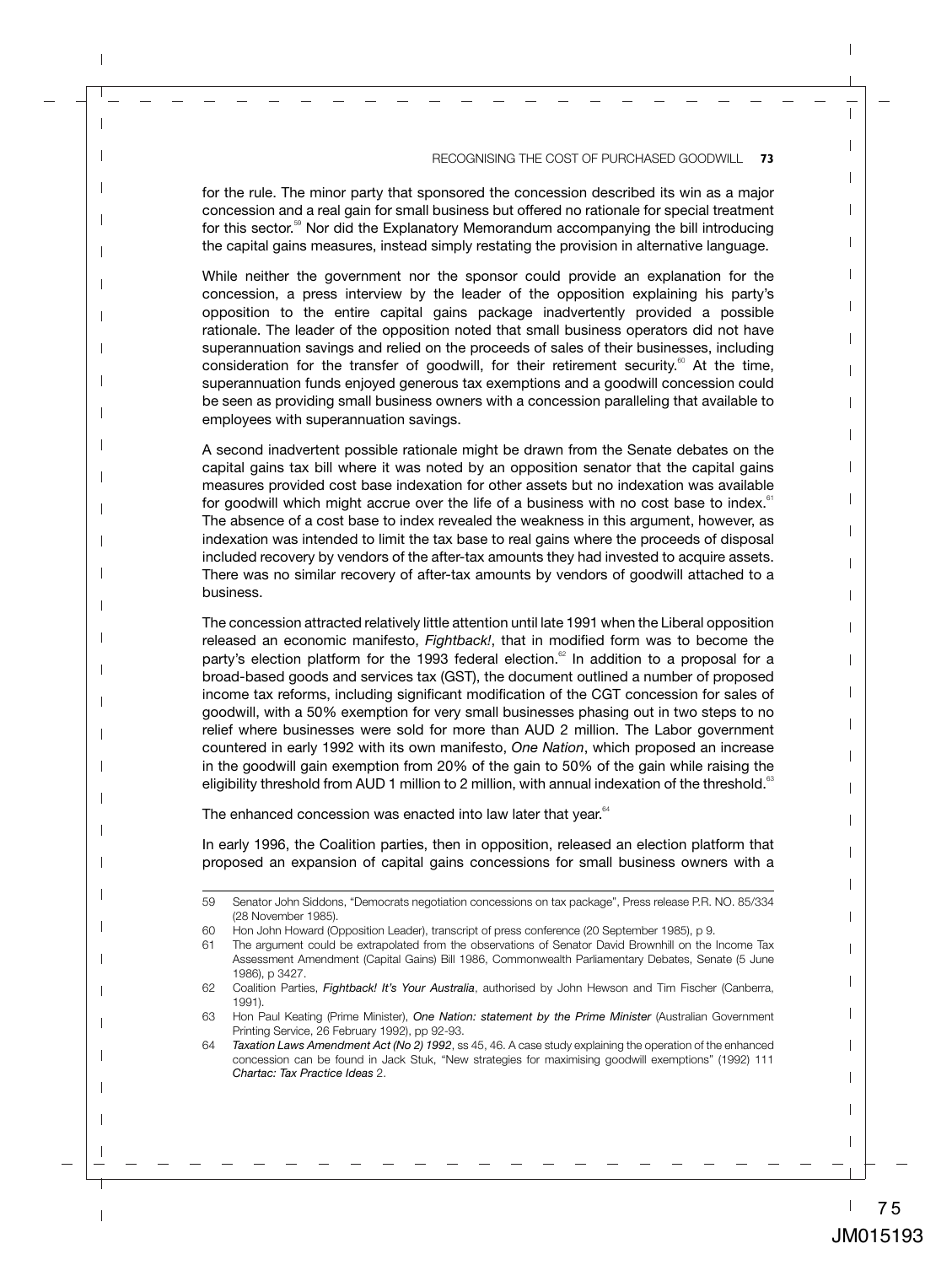"rollover" regime where proceeds from the sale of some or all active business assets held for at least a year prior to disposal (including goodwill) were reinvested in new active business assets and a retirement exemption up to the lifetime limit of AUD 500,000 where the vendor was aged 55 or older and deposited the proceeds into an approved retirement fund.<sup>65</sup> The proposals were incorporated into the Budget following the Coalition's election to government later that year and legislated in 1997 with an AUD 5 million small business threshold. $66$  A qualification for the active business assets rollover which had been included in the original Budget proposal that the concession would be subject to a "like kind business" test $67$  was abandoned as being too administratively cumbersome. $68$ 

The 50% goodwill exemption continued in effect following adoption of the active assets rollover and exemption for amounts paid into eligible retirement savings funds and small business owners continued to access the concession when they had no plans to acquire replacement assets or invest the proceeds in a retirement fund. However, the cap for small businesses eligible for the 50% goodwill exemption remained at AUD 2 million, indexed from the 1992/93 income year, in contrast to the AUD 5 million small business threshold used for the active business asset rollover and proceeds invested in retirement savings concessions.<sup>69</sup>

The following year, 1998, the 50% exemption for goodwill gains, along with the core provisions of the capital gains regime, were shifted from the *Income Tax Assessment Act*  1936 to the *Income Tax Assessment Act 1997*.<sup>70</sup> The active asset rollover and retirement savings concessions remained in the 1936 Act until 1999 when they were separately transferred into the reconstituted capital gains provisions in the *Income Tax Assessment Act 1997*. 71

A year later, in 1999, the government received a commissioned report on reform of business taxation, known commonly as the "Ralph Review" after its chairman, John Ralph, $^{72}$  which recommended a universal 50% exemption for capital gains realised on the disposal of assets held for at least 12 months to be available to all individuals and applicable to gains on both business and investment assets. At the same time, the Review suggested expanding the 50% exemption for goodwill gains realised by small business owners to a general exemption of half the capital gains realised on the disposal of any active assets owned by a small business for at least a year prior to disposal. It also suggested increasing the AUD 2 million cap on the eligibility threshold to AUD 5 million to align with the higher threshold available for the active asset rollover concession and the exemption for gains on assets where the proceeds were invested in eligible retirement savings plans.

<sup>65</sup> Liberal-National Party Coalition, *A new deal for small businesses: The Federal Liberal/National Coalition's small business policy* (1996).

<sup>66</sup> *Income Tax Assessment Act 1936*, Pt IIIA, Divs 17A, 17B.

<sup>67</sup> Australian Treasury, *Budget 1996-97: Budget Statement 4, Revenue Measures* (20 August 1996), pp 4-20.

<sup>68</sup> Hon Peter Costello (Treasurer), "CGT rollover relief for small business: 'like kind' business test", press release P.R. No. 124 (3 December 1996). The design of the measure is discussed in Graeme Cooper, "Goodwill and rollovers" (14th National Convention Paper, Taxation Institute of Australia, March 1999).

<sup>69</sup> See, for example, *Sherlinc Enterprises Pty Ltd and FCT* [2004] AATA 113; 55 ATR 1001 where the taxpayer was unable to qualify for tax relief under the general business to new business rollover but was still able to access the 50% goodwill exemption.

<sup>70</sup> *Tax Law Improvement Act (No 1) 1998*. The new 50% active asset exemption was placed in subdiv 118-C, *Income Tax Assessment Act 1997*.

<sup>71</sup> *Taxation Laws Amendment Act (No 4) 1999* shifted the two regimes respectively from Divs 17A and 17B, *Income Tax Assessment Act 1936* to Div. 123 and subdiv. 118-F, *Income Tax Assessment Act 1997.*

<sup>72</sup> Review of Business Taxation (John Ralph, chair), *A tax system redesigned – more certain, equitable and durable* (July 1999) (Ralph Review) s 17.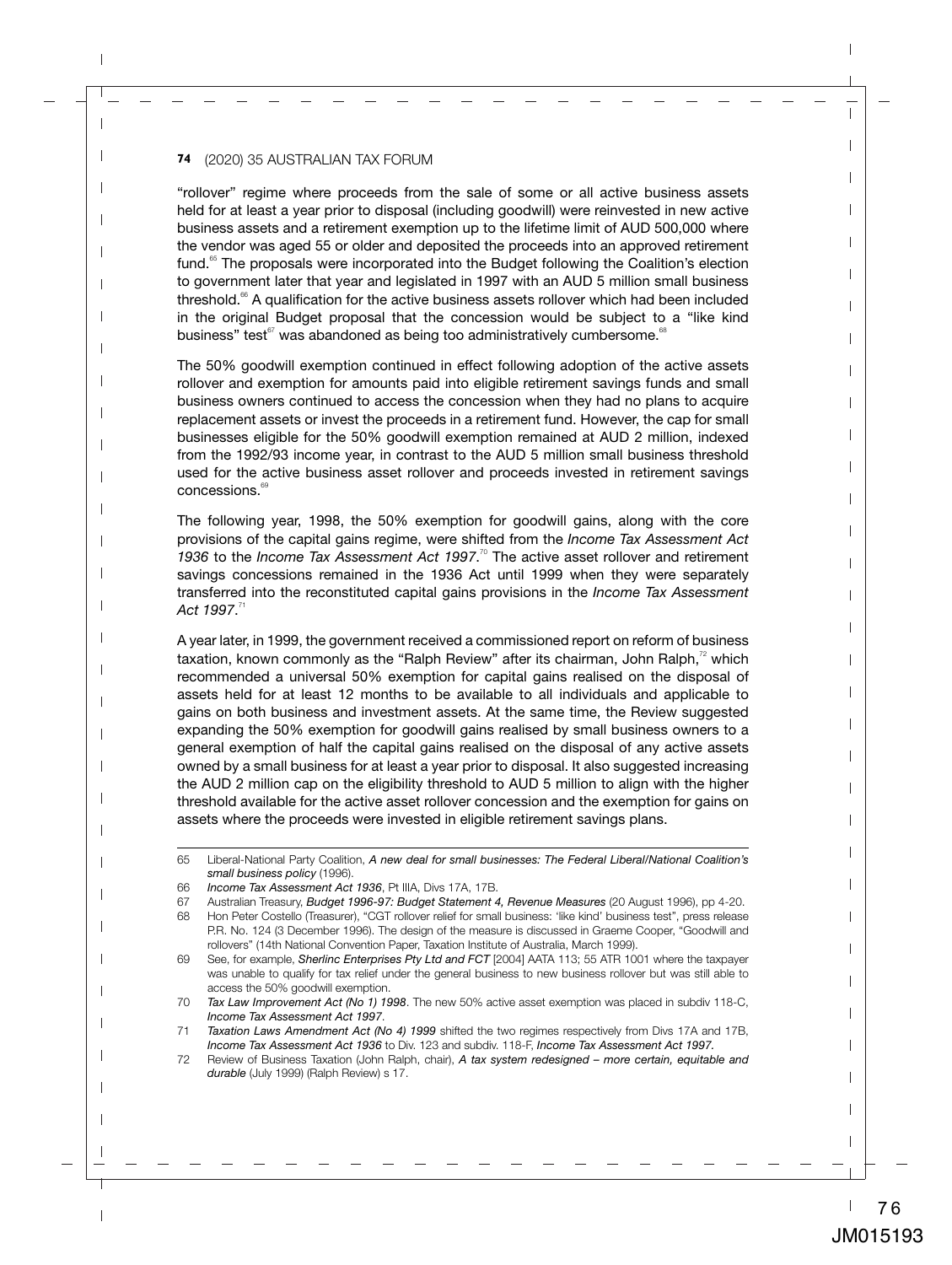The Ralph Review recommendations were accepted by the government and legislated in 1999. A new small business concession Division was added to the capital gains regime<sup>73</sup> and the 50% active asset exemption inserted into the new Division.<sup>74</sup> At the same time, the existing active assets rollover and retirement savings investment concessions were shifted into the new Division. $75$ 

Concomitantly with the passage of the Ralph Review recommendation, the government introduced a new concession not considered by the Ralph Review, a complete exemption from tax of gains realised on the sale of small business assets held continuously for at least 15 years prior to sale.<sup>76</sup> Eligibility tests were streamlined for all four concessions with a standard AUD 5 million, later increased to AUD 6 million, $\pi$  small business threshold.

The four capital gains tax concessions applied to "active assets" which are defined to include goodwill.<sup>78</sup> An asset must have been an active asset for a minimum of 7.5 years to qualify for the 15 year holding period exemption.<sup>79</sup> While the last three concessions operate independently, the 50% small business active asset exemption operated cumulatively with the general 50% capital gains exemption for individuals, effectively exempting 75% of the gain from tax.

The various concessions for gains on the transfer of goodwill that have been in place since 1985 have no doubt induced business vendors to characterise generous portions of the consideration received on the sale of the business as payment for transferred goodwill. The inducement to allocate consideration to the transfer of goodwill will, however, be offset to some degree by the purchaser's interest in seeing consideration attributed to assets such as trading stock or depreciable property that can give rise to immediate or serial depreciation deductions.

The limited number of cases considering the nature of goodwill in the context of the capital gains concessions suggests that the Commissioner has generally accepted taxpayers' generous allocations of consideration on the sale of a business to the transfer of goodwill. In the 34 years since the notion of goodwill was included in the capital gains regime, there has only been one reported assessment setting aside the taxpayer's allocation of sale proceeds to a transfer of goodwill.

The only case considering goodwill in the context of the capital gains concession for gains on the sale of a business including value for the transfer of the goodwill of the business involved the transfer of a perpetual licence. A crucial component to the derivation of income through many regulated sectors is obtaining a perpetual licence allowing the business to operate. These are often tied to general or specific locations. Taxi licences are an example of licences tied to general location – a city will issue a fixed number for the city, though holders can operate anywhere in the licence area. Hotel and liquor licences are examples of licences connected with very specific locations. These cannot be transferred separately

<sup>73</sup> *New Business Tax System (Capital Gains Tax) Act 1999*, introducing Div 152, *Income Tax Assessment Act 1997.*

<sup>74</sup> *Income Tax Assessment Act 1997*, subdiv 152-C. The continuing importance of goodwill in the new concession was noted in Michael Walpole, "The fate of goodwill after Ralph" (2000) 3(5) *Journal of Australian Taxation* 344.

<sup>75</sup> *Income Tax Assessment Act 1997*, subdivs 152-D, 152-E.

<sup>76</sup> *Income Tax Assessment Act 1997*, subdiv 152-B.

<sup>77</sup> From 1 July 2007: *Income Tax Assessment Act 1997*, s 152-20.

<sup>78</sup> *Income Tax Assessment Act 1997*, s 152-40(1)(b).

<sup>79</sup> *Income Tax Assessment Act 199*7, s 152-35.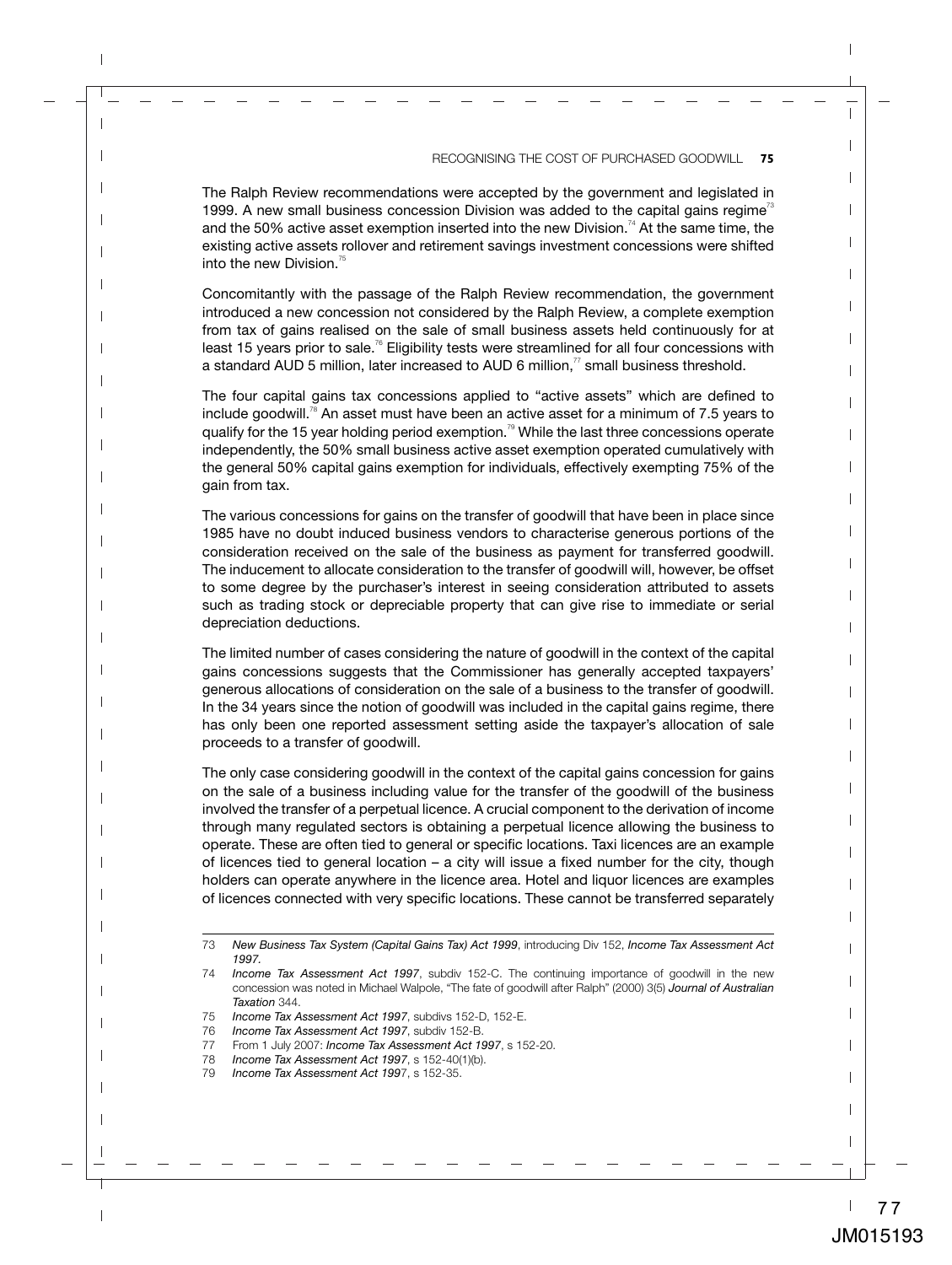from the premises with which they are tied. In all cases, profits from licensed businesses are connected to the monopoly or oligopoly rights enjoyed by the licence holder.

As with the relationship between "goodwill" and so many business attributes, the relationship between perpetual licences and goodwill was first explored in detail in stamp duty cases where purchasers, very often successfully, sought to attribute part of the purchase price of ongoing businesses to goodwill, including the benefit of licence transfer, rather than to a dutiable interest in real property. $80$  The goal of characterising licence transfers as transfers of goodwill shifted to business vendors following the adoption of the capital gains tax effective from 1985 as sellers tried to take advantage of the concessional treatment for profits realised on the sale of goodwill.

In 1998, six years after the exemption concession for gains on the sale of small business goodwill was increased from 20% to 50%, the first and only case testing the meaning of goodwill for the purpose of the capital gains tax concession, *FCT v Murry*,<sup>81</sup> was heard by the High Court. The taxpayer in this case had sold a taxi licence for a profit and claimed the value of the licence derived from the oligopolistic rights its holder enjoyed, a benefit that amounted to goodwill as the term was intended to mean for purposes of the enhanced capital gains concession which came into effect shortly before the transaction took place. $82$ 

The Court reiterated the conventional legal view that although goodwill was considered a distinct asset of a business, it could not exist separately from the business or be transferred without a transfer of the business. To attribute the sale proceeds to a transfer of goodwill, therefore, the taxpayer would have had to show there had been a transfer of a business along with the transfer of its licence rights, assuming they could be characterised as a type of goodwill. The taxpayer failed when the High Court concluded the transfer of the taxi licence in this case was not the transfer of a business as the transferors did not actually carry on the business but instead had leased the licence to a taxi driver who operated a business using his own vehicle. As a result, the taxpayer did not qualify for the 50% exemption for goodwill gains.

While much of the Court's discussion of goodwill was arguably *obiter* given the narrower grounds on which the decision rested, the High Court appeared to have taken a wider view of goodwill from something that attracted custom to anything that added value to business

<sup>80</sup> See, for example, *Tooth & Co, Ltd v Commissioner of Stamp Duties (NSW),* above n 13; *The Palace Hotel (Hawthorn) Pty Ltd v Commissioner of State Revenue,* above n 13.

<sup>81</sup> *FCT v Murry*, above n 2. A comprehensive summary of the principles set out in the judgment is found in Michael Walpole, "When is goodwill not goodwill?" (1999) 2(1) *Journal of Australian Taxation* 48. See also Ian Tregoning, "The meaning and nature of goodwill in the tax context" (2010) 39(3) *Australian Tax Review* 123; John Mison, "When is 'goodwill', not 'goodwill'? The Murry decision" (Twilight Seminar Paper Western Australia, Taxation Institute of Australia, 24 September 1998); [Current topic], 'Goodwill hunting' (1998) 33(2) *Taxation in Australia* 62; George Raitt, "Licences, goodwill and CGT" (1998) 72(8) *Law Institute Journal* 78; Grant Cathro, "The High Court on goodwill" (1999) 28(1) *Australian Tax Review* 57; C J Bevan, "Resuscitating the old jurisprudence on goodwill" (1998) 27(3) *Australian Tax Review* 148 (discussing implications of the Murry case); Harry Rigney, "Goodwill: is it good or not?" (State Convention Paper, Taxation Institute of Australia (Queensland Division), May 1999). For commentaries on the lower court rulings in the case prior to the High Court decision, see Harry Rigney, "Murry's case: goodwill considered by the High Court" (1998) 112(4) *The Australian Banker (Melbourne)* 156 (speculation after decision by the single High Court judge); Ian Tregoning, "*FCT v Murry*: the Federal Court takes licence with goodwill" (1996) 3(2) *Deakin Law Review* 201; Andrew Burns, "Goodwill hunting" (2019) 53(9) *Taxation in Australia* 475; Greg Pearson, "The goodwill roll-off effect in partnerships" (2000) 3(1) *Journal of Australian Taxation* 56.

<sup>82</sup> The concept of monopolistic goodwill was considered prior to the High Court decision in Frank Zumbo, "Transfers: 'monopoly' goodwill" (1997) 5(3) *Taxation in Australia (Red Edition)* 139; Michael Walpole, "Income tax: some observations on the taxation of monopoly goodwill" (1998) 27(2) *Australian Tax Review* 122.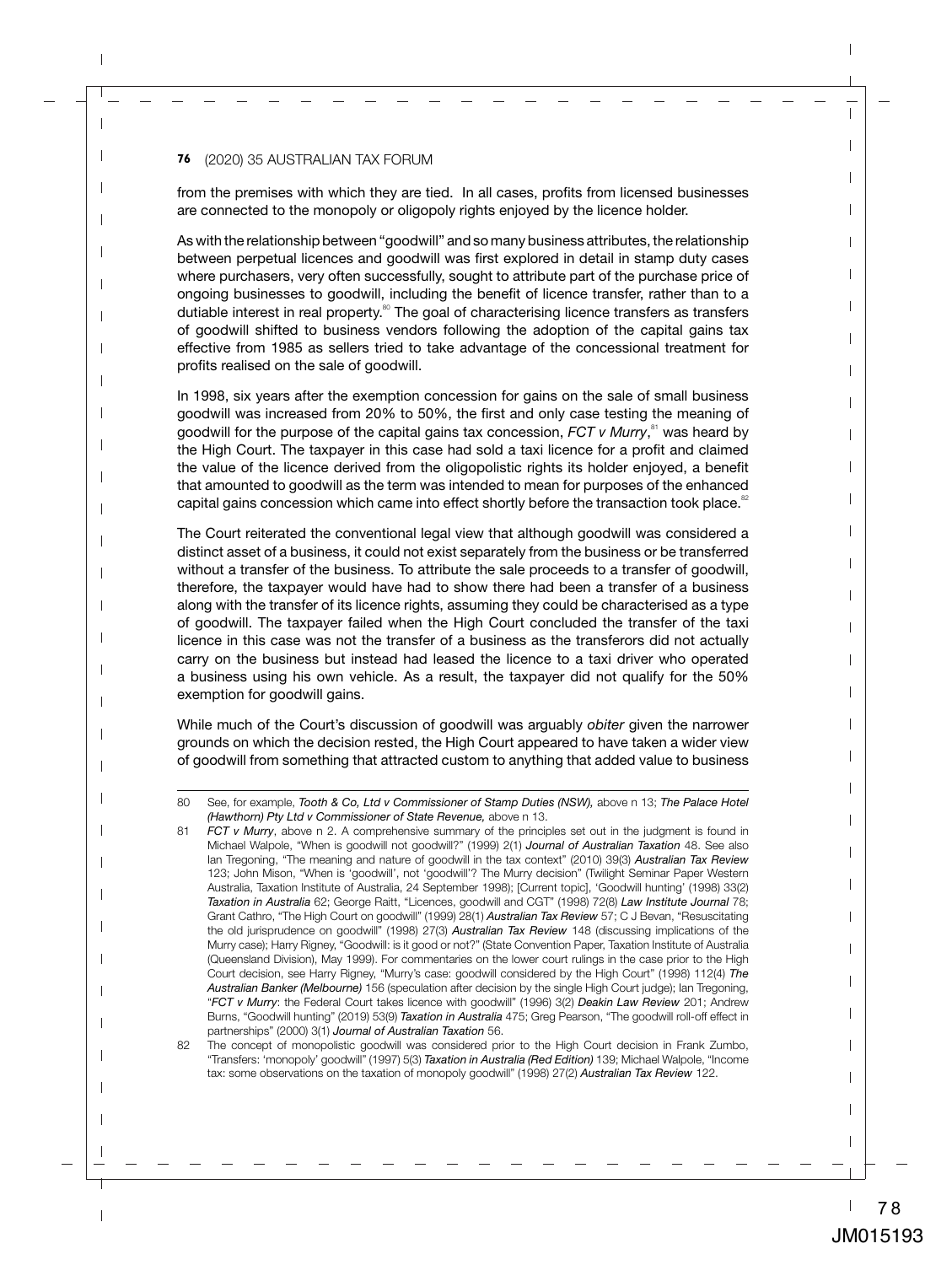or increased its profitability. The suggestion prompted much discussion comparing the legal and accounting concepts of goodwill. $83$  The apparently wide definition also led to speculation on when a person selling a business after the introduction of capital gains tax could claim the goodwill was actually in the business prior to 20 September 1985, leaving the gain out of the scope of the capital gains regime. $84$ 

More significantly, the ruling led some to argue that the value of holding a statutory licence that yields monopoly or oligopolistic profits can be largely attributed to the goodwill of holding the licence rather than the licence itself.<sup>85</sup> The argument is somewhat tenuous; no buyer would pay for the goodwill of holding a licence, if it could be shown to exist, without a guarantee that the licence also would be transferred. In any case, however, the nexus between licence goodwill, if it exists, and the licence to which it relates suggests both would enjoy similar economic lives.

Payments for the *de facto* transfer of a non-wasting licence either directly or by support for the issue of a replacement licence upon cancellation of the vendor's licence are currently treated as consideration for a non-wasting asset, whether the transaction is recognised as the transfer of a licence or characterised as a payment for the transfer of goodwill. In either case, the deferral of cost recognition until there is an effective disposal of the interest in a non-wasting benefit is an appropriate outcome from a tax policy perspective.

#### *4.4 Non-competition agreements*

Genuine personal goodwill, as noted earlier, is inseparable from the owner of a business and cannot be transferred with the business. To ensure that non-transferable goodwill does not shift to a competing enterprise operated by the vendor, the purchaser of a business may seek a non-competition covenant from the vendor.

Non-competition agreements generally do not involve absolute prohibitions of competition but rather restrictions on competition within a fixed geographic location, commonly measured as within a particular distance from the premises of the business being sold. Relying on that connection between the personal agreement and the location of the premises, the Commissioner would often argue that a payment for a non-competition agreement should be treated as consideration for goodwill "connected with" the premises, which would have brought the non-competition agreement into the definition of an assessable lease premium prior to 1952. The argument most often proved to be effective, with the courts agreeing that non-competition benefits could be considered goodwill connected with the premises of the business that was sold.<sup>86</sup>

<sup>83</sup> See Debra Osborn, "Goodwill: much ado about something" (2010 National Resources Tax Conference Paper, Taxation Institute of Australia (WA Division), 25 October 2010); Hung Chu, "A re-evaluation of Murry's case (1998) from a valuation perspective" (2016) 45(3) *Australian Tax Review* 209; Tyrone M Carlin, "Moving beyond Murry – from attraction of custom to everything that adds value" (2018) 46(6) *Australian Business Law Review* 345; Primrose Mroczkowski, "'The cat, the dog, the rat and the rabbit': identifying and valuing 'goodwill' after *FC of T v Murry*" (1999) 2(4) *Journal of Australian Taxation* 212; Michael Inglis, "Trading on goodwill" (2000) 71(3) *Charter* 32; Les Nethercott and Dean Hanlon, "When is goodwill not goodwill? The accounting and taxation implications" (2002) 12(1) *Australian Accounting Review* 55.

<sup>84</sup> See *Taxation Ruling* TR 1999/16 (at para 93); Harry Rigney, "Lines of business" (1999) 113(1) *The Australian Banker (Melbourne*) 36.

<sup>85</sup> See, for example, Greg Sommers, "Goodwill: the elusive compound" (Victorian State Convention, Taxation Institute of Australia, September 1996).

<sup>86</sup> **Berry v FCT** (1953) 89 CLR 653 (vendor of petrol station and subsequent landlord assessed on consideration for non-competition covenant); *FCT v Connolly* (1953) 90 CLR 483 (vendor of shop and newsagency assessed on consideration for non-competition covenant).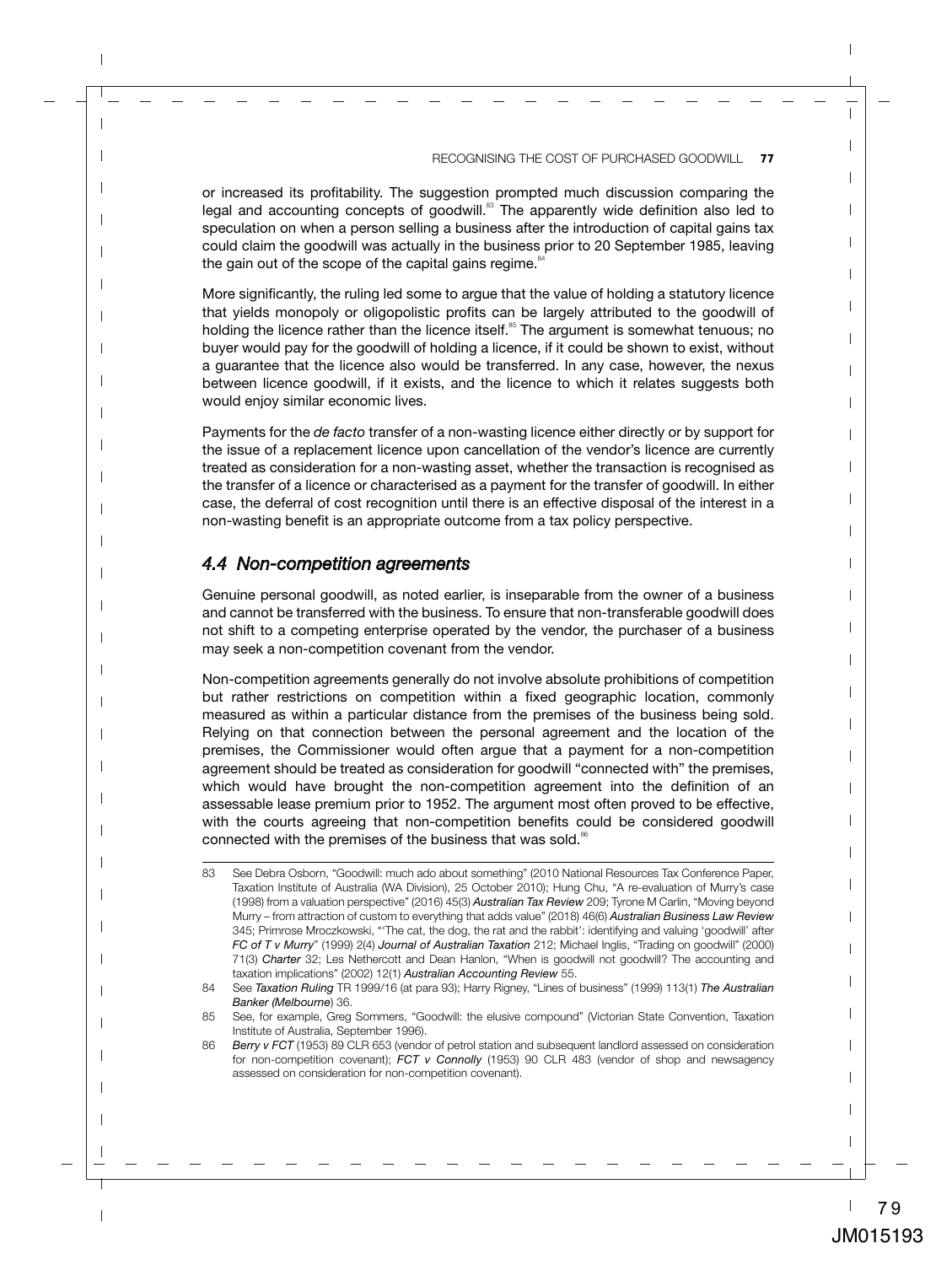As noted earlier, following the commencement of capital gains taxation in 1985, lease premiums were assessable as capital gains, with lessees able to recognise the cost of a so-called premium as a capital loss when the lease expired. The capital gains provisions separately provided for the recognition of payments for non-competition agreements, $\frac{87}{1}$ leaving the Commissioner largely indifferent as to whether business vendors characterised receipts as payments for non-competition agreements or consideration for goodwill connected with real property, except in the early years of the CGT when vendors might claim to be selling goodwill acquired prior to the imposition of the CGT. The measure treating consideration for a non-competition agreement as a capital gain to the grantor and that allowing a beneficiary of the agreement to recognise the cost of the agreement as a capital loss were both transferred from the 1936 Act to the 1997 Act.<sup>88</sup>

The current treatment of explicit non-competition agreements is seriously flawed in tax policy terms, a result of historical legacy and interpretations of capital and revenue concepts developed prior to the inclusion of capital gains in the income tax base. Under present law, a non-competition agreement of a fixed life is treated as a non-wasting capital asset and the cost recovered as a capital loss on expiry of the agreement. From a policy perspective, there are two problems with this rule: the delayed recognition of the expenditure and its characterisation as a capital loss that may not be recognised if the taxpayer does not have an offsetting capital gain. As a result of both factors, the recognition is unconnected with its true nexus with annual income derived by the business over the course of the agreement. A more appropriate treatment would see the cost of acquiring the contractual rights recognised by way of depreciation deductions over the life of the agreement.

## 5 Recognition rules for the cost of purchased goodwill: experience abroad

As noted earlier, judicial consideration of "goodwill" in Australia in the context of income tax case law has focused on four types of transactions in which a party to the sale of a business has claimed consideration for the purchase of a business included the price of goodwill transferred with the business: mislabelled lease premiums, creation of a notional asset for the purpose of a repo loan, transfers of statutory licences, and the benefits of non-competition agreements entered into by business vendors. Two types of benefit labelled goodwill clearly enjoy limited and wasting lives – goodwill that is actually a lease premium expires with the lease and goodwill that is actually a non-competition agreement lasts only as long as the agreement. The last type of benefit identified in case law – a statutory licence – has an unknown life. Notionally, the licence is indefinite but there is no guarantee that it will be transferred to the new business owner (at best the vendor is selling

<sup>87</sup> *Income Tax Assessment Act 1936*, s 160M(6). See further Wouter Scholtz, "Business sales and goodwill: restraints of trade and licences to exploit names and marks" (1995) 7(1) *CCH Journal of Australian Taxation* 6.

<sup>88</sup> The consideration received by the grantor is a capital gain under *Income Tax Assessment Act 1997*, s 104-35 (CGT event D1 and the cost recognised as a capital loss to the beneficiary under *Income Tax Assessment Act 1997* s 104-25 (CGT event C2). Pane has argued that a restrictive covenant is simply the contractual arrangement to obtain the benefits of the vendor's goodwill; see Tony Pane, "Branson on goodwill: related assets" (1995) 47 *Butterworths Weekly Tax Bulletin* 751. Arguably the goal of the beneficiary of the agreement is the opposite – to avoid the detriment of the personal goodwill that remains with the vendor. In any case, the legislation treats a non-competition agreement as an asset distinct from purchased goodwill, with cost recognition rules for the former when the agreement expires.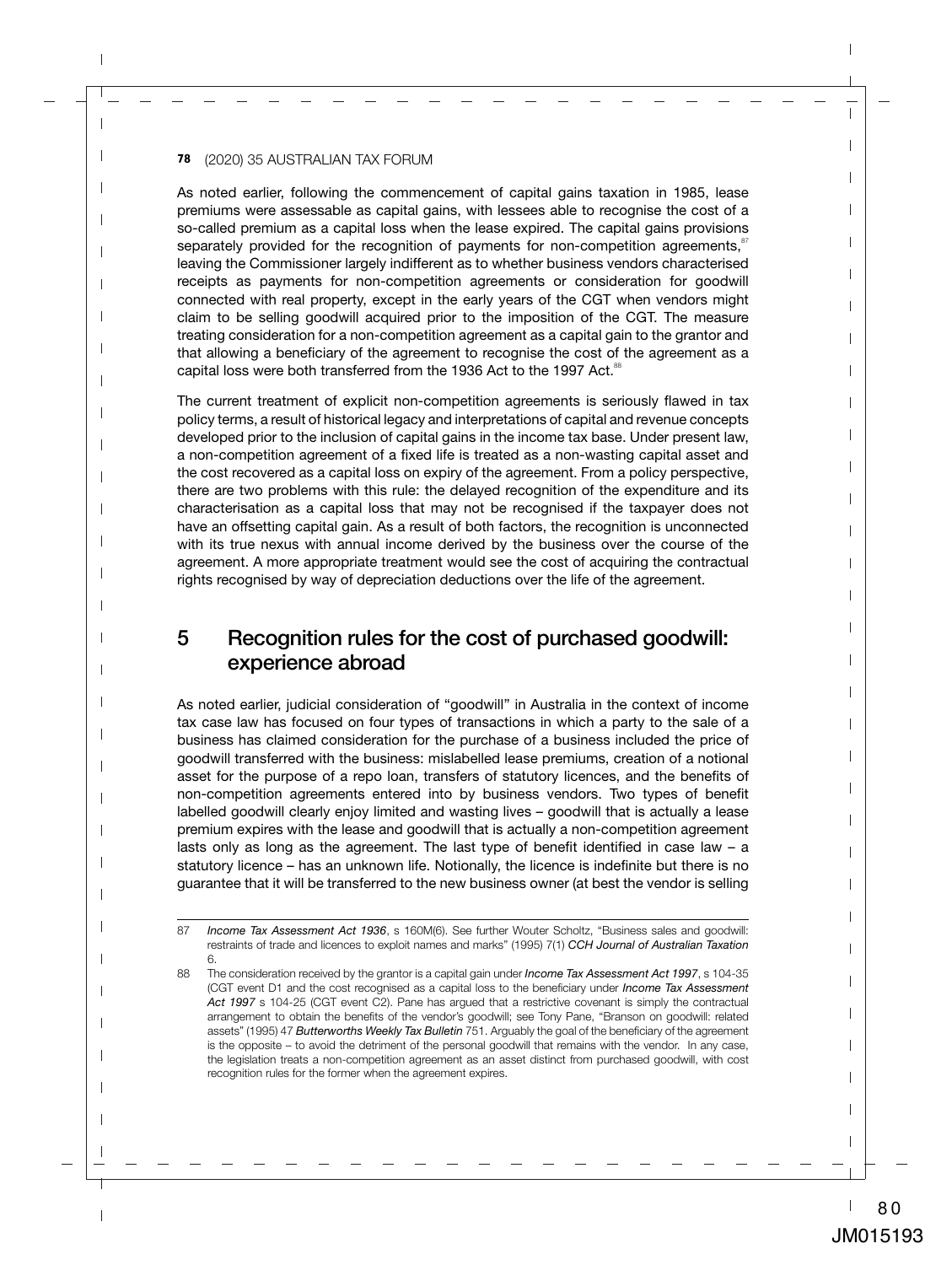the probability that the licence will be transferred by a State or city when the business is sold) and in theory it can be revoked by the issuing authority at any time for good cause.

Ironically, the one type of goodwill benefit that has not led to litigation and hence is not found in the examples of goodwill set out in the case law is genuine goodwill in the commercial sense. The sale price of a successful business is almost inevitably greater than the market value of the identifiable tangible or intangible assets or rights held by the business. An operating business is endowed with attributes that make it attractive to purchasers who could otherwise simply buy the assets and start a new business. These attributes fall into two groups – the benefits of an existing clientele and the enhanced synergies of assets already in use in a going concern. The value of a profitable business with trained employees, efficient business systems to extract the highest productivity from the assets, an effective administrative infrastructure, and negotiated sales and purchase contracts is inevitably higher than the cost of the assets themselves. The synergies of a successful business in turn create goodwill that attracts ongoing custom attracted to the "brand" of the business.<sup>89</sup>

Separate from actual goodwill and the benefits sometimes mislabelled as goodwill, there are a host of expenses that business might incur for intangible benefits that do not constitute assets such as expenses incurred to protect title to an asset and expenses incurred in attempts to prevent entry into the market of a competitor. All these expenses are considered capital outlays under current judicial tests used to distinguish revenue and capital outlays and all are recognised for tax purposes, often falling into a generic fiveyear depreciation rule.<sup>90</sup> Expenses to protect title to an asset are capitalised and added to the cost base of the asset. Both responses are questionable from a policy perspective – benefits with known durations should be recognised over their lives and those with no transferable lasting benefit should be deductible as incurred, not amortised over five years or capitalised into the cost base of an asset.<sup>91</sup>

Once actual goodwill is separated from the benefits mislabelled as goodwill, the case for allowing depreciation of goodwill is not difficult to make. The anomalous and multi-faceted nature of goodwill calls for particular attention in the design of an appropriate depreciation regime. Foreign experience may offer some lessons.

90 *Income Tax Assessment Act 1997*, s 40-880.

<sup>89</sup> The Full Federal Court decision in *FCT v Just Jeans Pty Ltd* (1987) 18 ATR 775 provides a useful illustration of the value of a brand name. The taxpayer in the case purported to sell its name and logo to a related party in the course of an audacious, and ultimately unsuccessful, transfer pricing scheme. The Full Federal Court concluded no assets had been sold so no deductions were allowed to the Australian entity for licencing fees to use property that, it had been determined, never existed as severable assets and was thus never transferred. In the course of the Full Federal Court judgment, the court accepted that the value of the name and logo were incorporated in the goodwill of the existing business but noted that it was impossible to sell business goodwill without selling the business. For a detailed discussion of the case and its implications, see Michael Walpole, "Goodwill and taxation issues" (2008) 11(3) *The Tax Specialist* 200. See also Michael W Inglis, "Inglis on CGT" (1995) 66(10) *Charter (Sydney)* 44. Similarly, Andary and Butler have argued part of the consideration paid by a third party for an assignment of a franchisee's interest in the franchise agreement can also be attributed to the transfer of goodwill; see Ramsey Andary and Michael Butler, "Franchise fixings: part 2: goodwill and compliance" (1997) 31(7) *Taxation in Australia* 355.

This is true, for example, for expenses incurred to protect title to an asset. These were originally regarded as immediately deductible revenue expenses in Australia following the UK precedent established in *Southern v. Borax Consolidated Ltd* (1945) 27 T.C. 103 but following the shift in Australia to the income earning process vs income earning structure test they were regarded as capital expenses – see *John Fairfax & Sons v FCT* (1959) 191 CLR 30. Expenses incurred to defend title to an asset are now included in the cost base of the asset by *Income Tax Assessment Act 1997*, s 110-25(6). Similarly, expenses incurred in an attempt to prevent a competitor from entering the market are currently recognised over five years (see above n 7) but may have no enduring or transferable value.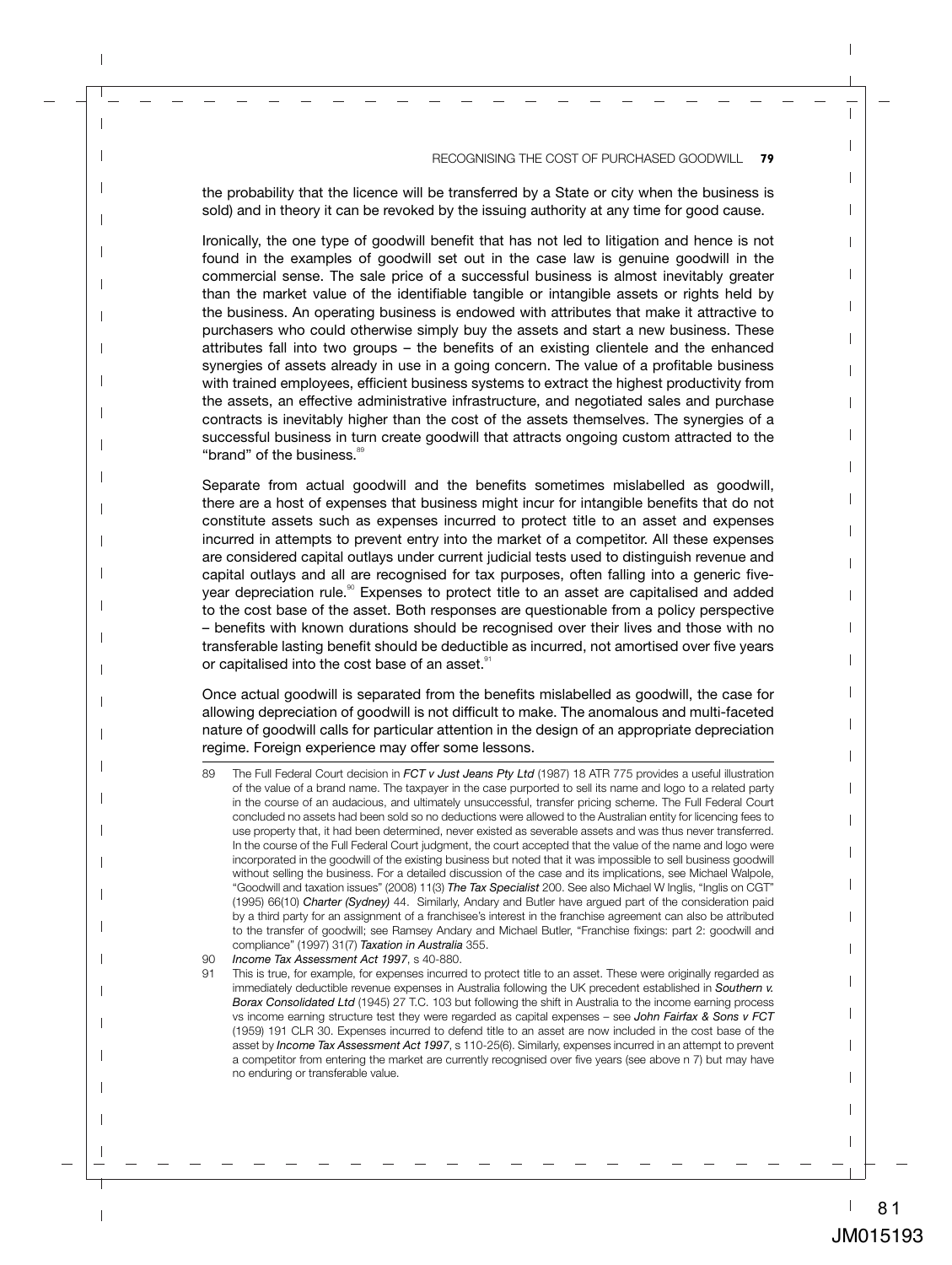#### *5.1 Canada*

The first Anglo jurisdiction to explicitly allow depreciation for goodwill of all sorts, including customer lists and the value of going concern synergies, was Canada, which provided for depreciation of purchased goodwill from 1972, when it added capital gains to the income tax base. The Canadian rule derived from the landmark Royal Commission tax reform report commonly known as the Carter Report. $\frac{32}{2}$  In addition to the full taxation of realised capital gains, the Carter Report recommended adoption of a broad amortisation regime to cover the costs of acquiring intangible benefits, including goodwill, that were not recognised under existing rules – "nothings" as Canadian tax practitioners called the expenses or "black hole" expenses in Australian terminology.

The measure enacted followed the broad outline of that recommended in the Carter Report, applying in a residual fashion to a broad array of not otherwise recognised expenditures for intangible benefits and assets. A single pool was used with the cost of purchases added to the pool and proceeds of disposal subtracted from the pool. The year end balance was depreciated on a 10% declining balance basis.

Political compromises along the way to enactment of Carter Commission's proposals led to a half inclusion of capital gains in the income tax base. The intangible benefit amortisation regime adopted reflected the partial inclusion of gains and, accordingly only 50% of the cost of acquisition was recognised.

When the capital gains inclusion rate was raised to 75% in 1990, the portion of the cost base that could be depreciated was also raised to the same percentage but the depreciation rate declined to 7%. Depreciation for 75% of the cost of intangibles with uncertain lives was retained when the inclusion rate for capital gains was reduced to 66.6% in 2000 and further to 50% of the gains later that year. A revision and simplification of the depreciation rules led to the adoption in 2017 of a consolidated capital cost allowance pool for intangibles that provides for a 5% declining balance deduction for the full cost of acquisition of the intangible benefits.<sup>93</sup>

#### *5.2 United States*

The difficulty of determining an effective life of a composite asset such as a customer list is well illustrated in early case law of the US, the only Anglo jurisdiction that has always allowed full depreciation for all intangible benefits (apart from "goodwill") based on a general rule that allowed depreciation deductions for the cost of any wasting asset.<sup>94</sup> In

94 [US] *Internal Revenue Code* §167.

<sup>92</sup> Royal Commission on Taxation (Kenneth LeM Carter, chair), *Report of the Royal Commission on Taxation* (Ottawa: Queen's Printer and Controller of Stationery, 1967) (Carter Commission).

<sup>93</sup> Income Tax Regulations (C.R.C., c. 945) sch II (Capital Cost Allowance CLASS 14.1), specifically including "goodwill" in the class. The general definition of property in the Act includes "goodwill" (*Income Tax Act* (s 248(1)) and operative provisions such as the balancing charge (recaptured depreciation) measure also include goodwill (*Income Tax Act*, s 13(34)).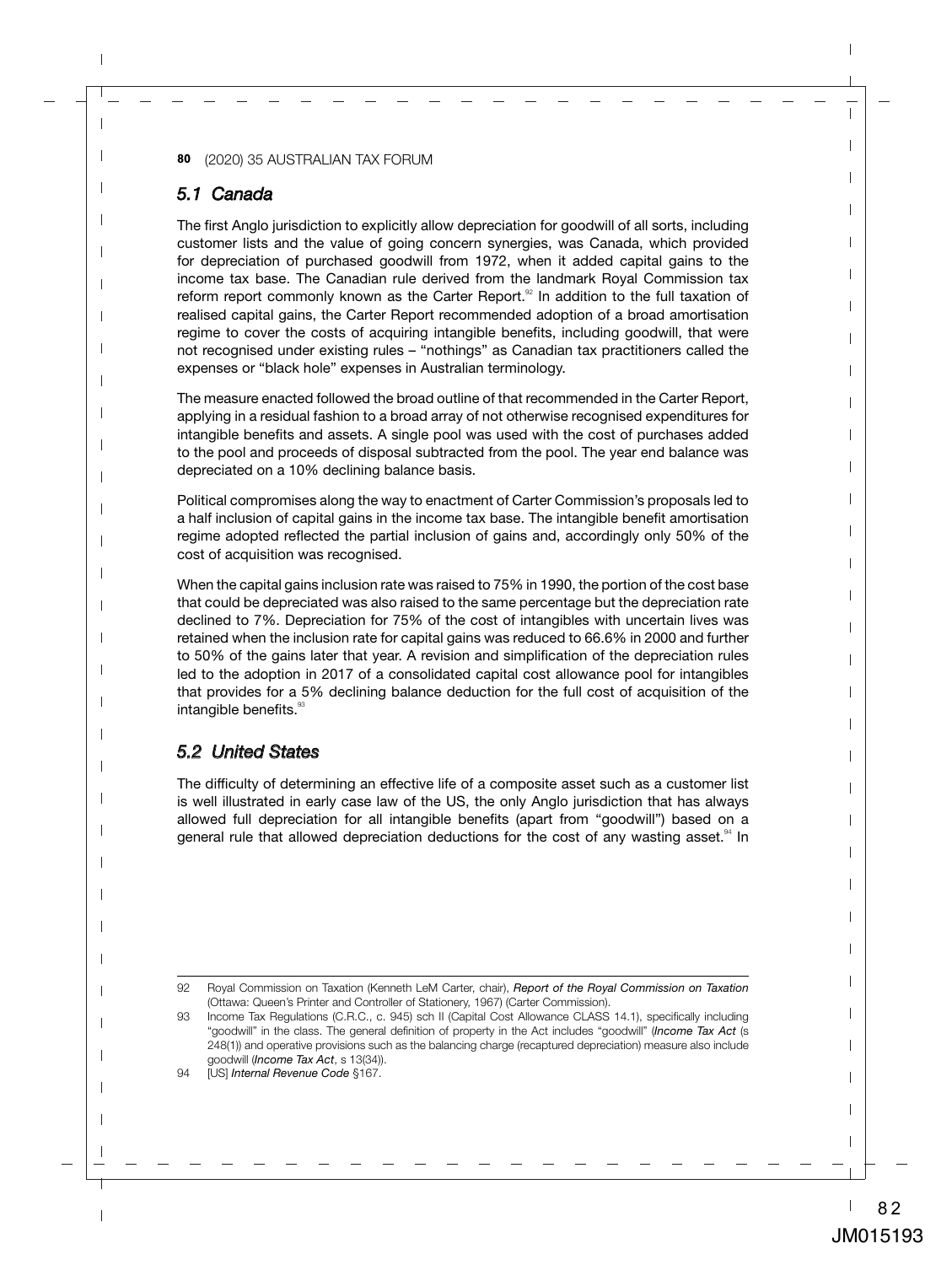*Johnson v United States*, <sup>95</sup> for example, the depreciation schedule for the cost of acquiring a gynaecology practice was determined considering compelling evidence presented by the taxpayer of factors such as the likelihood of younger patients becoming pregnant and delivering babies within a limited period of time, the likelihood of older women contracting various ailments, and the transient nature of the population in an oil town with employees of a mining company and their families regularly transferred.

The US rule, allowing depreciation for any identified wasting intangible benefit apart from goodwill led to undesirable hurdles for taxpayers acquiring benefits of this sort, requiring taxpayers to recast goodwill as specific wasting benefits and then establish realistic lives for the elements of each benefit. The resulting deadweight costs for both taxpayers and tax administrators eventually prompted a rethink of the nature of goodwill and 21 years after Canada adopted a depreciation regime for goodwill, the US followed in 1993, albeit with a slightly different design, a straight-line basis 15-year life regime. Operating as an alternative to the general depreciation rule, the system for intangible benefits allowed taxpayers to avoid the costly and complex calculation of the likely life of operating concern benefits such as customer lists.

#### *5.3 United Kingdom*

The UK was the third Anglo jurisdiction to adopt a depreciation regime for purchased goodwill. Prior to 2002, the UK treated goodwill as a capital asset with losses (and gains) recognised under the capital gains regime. This created a problem similar to that in Australia where losses from full depreciated goodwill could only be offset against realised capital gains, not against the income generated by use of the goodwill. In 2002 the UK shifted to allow depreciation of purchased goodwill, assuming a 25-year life for the asset. Depreciation was removed in 2015 with a goal of equalising the position of a taxpayer who bought a business from a corporate owner and the taxpayer who simply bought the company operating the business. Recognition reverted to the pre-2002 system with recognition of expenses only when there was a disposal of the asset but the post-2015 rule avoided the problem with limited recognition of capital losses by treating the loss on disposal of goodwill as an ordinary business loss.<sup>96</sup> It was recognised, however, that the conceptually preferable treatment was to allow amortisation and this was reintroduced in 2019, with the second iteration allowing a write-off in just over 15 years (an annual depreciation rate of  $6.5\%$ ).<sup>97</sup> The current depreciation rule ties the goodwill deductions to parallel acquisitions of separately identifiable intellectual property, capping the value of depreciable acquired goodwill at six times the value of the separately identifiable intellectual property acquired.<sup>38</sup>

<sup>95</sup> *Johnson v United States*, 1961 US Dist. Lexis 5460; 61-1 US Tax Cas. (CCH) P9278; 7 A.F.T.R.2d (RIA) 793. See *Ithaca Indus v Commissioner*, 97 T.C. 253 (the aggregate of renegotiable supply contracts was amortisable upon establishment of a reasonable approximation of the useful life, though assembled workforce was a fluctuating non-wasting asset with no ascertainable useful life) and *Newark Morning Ledger Co v United States*, 507 US 546 (purchase consideration allocated to "paid subscribers" was amortisable by establishing a finite number of subscriptions each of which has a limited useful life). See also Mitchell L Engler, "Goodwill hunting gone bad: tax law's outmoded treatment of goodwill" (2018) 96(4) *Nebraska Law Review* 883.

<sup>96</sup> *Corporation Tax Act 2009* (UK), s 816A(4) (debit in respect of goodwill is a non-trading debit); s 753(1) (nontrading losses set off against business profits).

<sup>97</sup> *Corporation Tax Act 2009* (UK), s 879B. Goodwill has the same meaning as in accounting (*Corporation Tax Act 2009* (UK), s 715, as amended by *Finance Act 2019* (UK) sch 9, s 3).

<sup>98</sup> Identifiable intellectual property includes patents, registered designs, copyright and design rights and plant breeders' rights.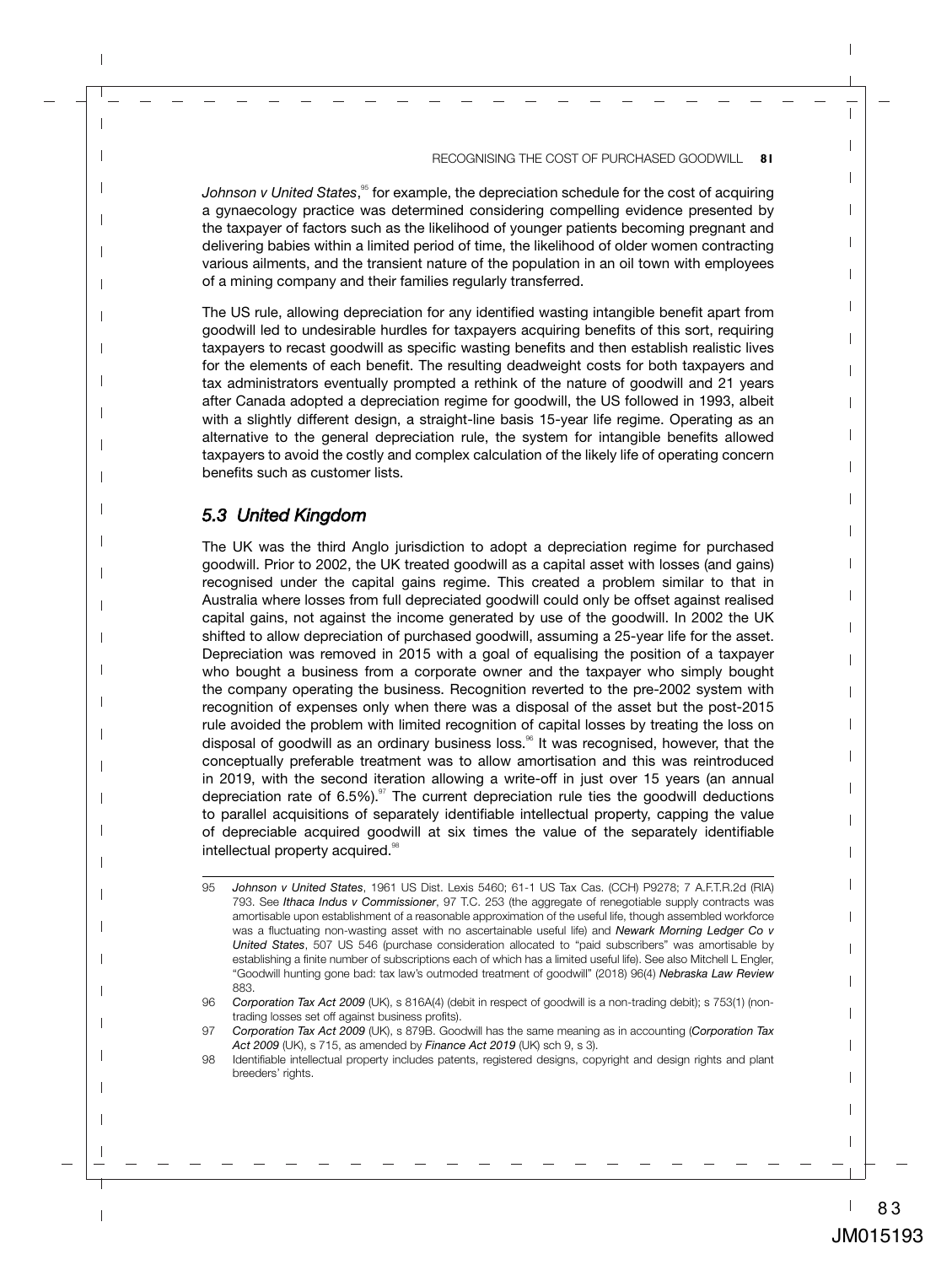# 6 Recognition rules for the cost of purchased goodwill in Australia

From 1996 until 2004, Australian accounting rules allowed taxpayers to amortise the cost of acquired goodwill on a straight-line basis over an estimated life of up to 20 years.<sup>99</sup> This was replaced, following the change of international accounting standards in 2004, with a rule that treated goodwill as a non-wasting asset that can be partially expensed against revenues to the extent the taxpayer can show the value of the goodwill had been "impaired" or declined in value during the year. Impairment was measured as an identified decline in the value of the goodwill, an unlikely outcome if the business continues and continually modernises and adjusts as needed to maintain its market presence.<sup>100</sup> The appropriateness of the current rule is now under review.

One consideration behind the current accounting rule may be the uncertainty regarding the lifespan or rate of diminution in value over time generally of the synergy and operational benefits of an ongoing concern. It may, however, be possible to measure the decline in value of some specific elements such as an existing client base or customer list using historic and actuarial values and based on those calculations allow the purchaser of a business whose value largely consists of the existing customer list to amortise the cost of the customer list over its life as the US experience described above illustrates. The challenge is to determine the life of a list where each person on the list has characteristics different from every other person on the list.

Recognising the wasting nature of goodwill for tax purposes was considered in the late 1990s by the Ralph Review. The Review noted that depreciation of purchased goodwill was widespread among Organisation for Economic Co-operation and Development (OECD) countries surveyed, describing four of the countries studied, the UK, Mexico, New Zealand and Australia, as exceptions to the rule. The UK subsequently reintroduced depreciation of goodwill.<sup>101</sup> However, a research paper issued by the Review prior to the final report suggested it could be seen as anomalous if goodwill gains were recognised on a realisation basis while depreciation was allowed annually<sup>102</sup> and the Review's final report recommended no depreciation be allowed for purchased goodwill.<sup>103</sup>

The tenuous logic of the Review's recommendation suggests that another motivation might better explain the decision but the actual reason remains unclear. The Australian tax system generally allows recognition of the cost of wasting assets over their estimated lives and, if it turns out the assets actually unexpectedly appreciate in value, recognises the gain when it is realised and known. Tax policy principles suggest similar treatment of goodwill is appropriate.<sup>104</sup> Any "gain" on a later sale of goodwill is more likely attributable to later created goodwill than originally purchased goodwill. It is possible the apparently anomalous Ralph Review recommendation holds an unacknowledged link to the generous concession recommended for gains on the sale of small business assets on top of a

<sup>99</sup> Australian Accounting Standard AASB 1013, *Accounting for Goodwill* (1996), para 5.2.

<sup>100</sup> Australian Accounting Standard AASB 136, *Impairment of Assets* (2004), para 10(b).

<sup>101</sup> Review of Business Taxation (John Ralph, chair), *Taxation of business income: an international perspective*  (1998), pp 44-47.

<sup>102</sup> Review of Business Taxation (John Ralph, chair), *A platform for consultation* (1999), p 129, para 420.

<sup>103</sup> Review of Business Taxation, above n 72, p 322, para 822.

<sup>104</sup> A brief but very clear articulation of the logic of depreciating goodwill is set out in Keith James, "The dilemma over goodwill as a taxable asset" (1993) 6(3) *New Accountant* 8.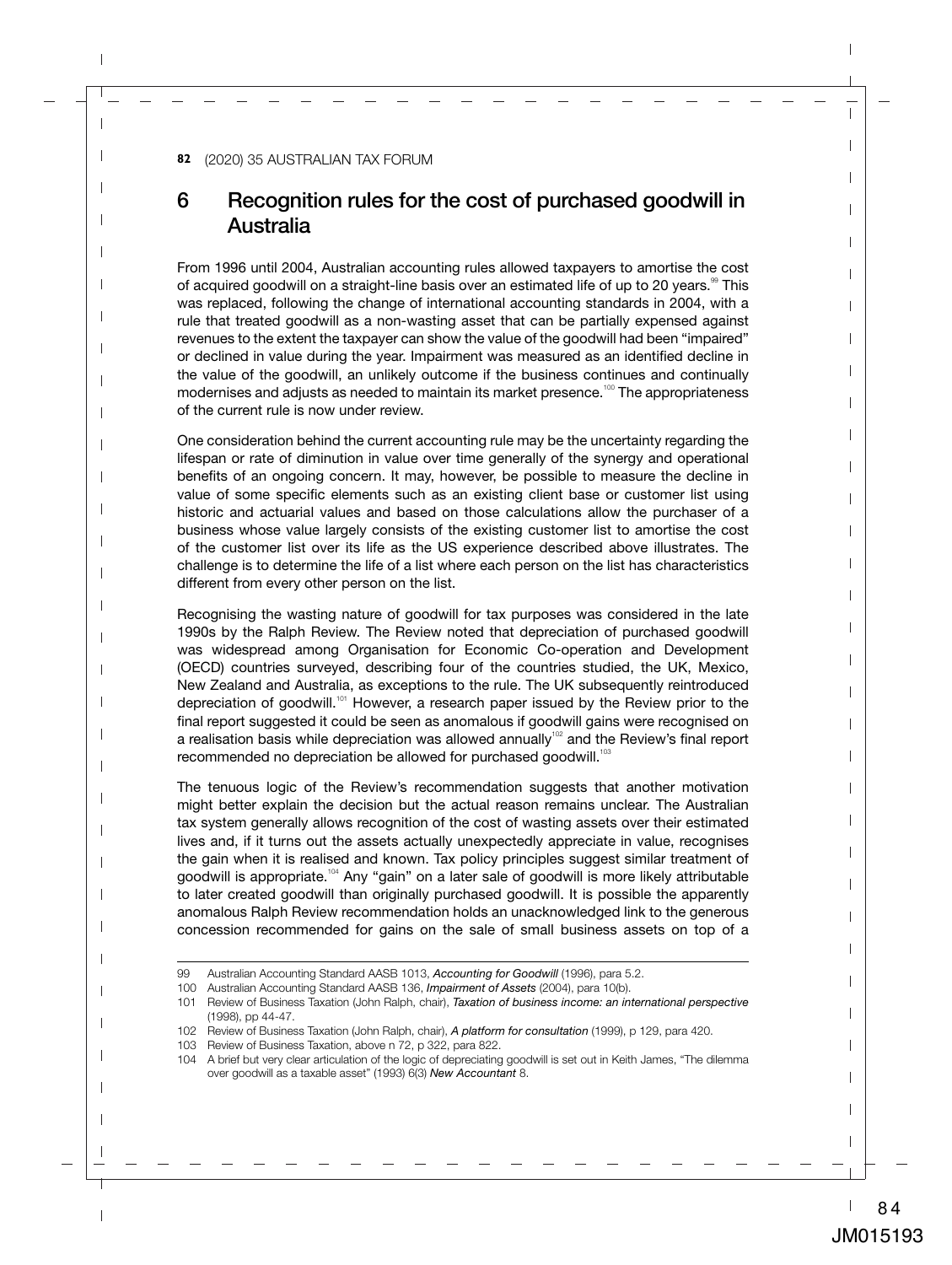generous half exemption for all capital gains, effectively exempting 75% of the gains on sales of goodwill.

Whatever the basis for the Ralph Review's view that Australia should not follow the trend in other Anglo countries and beyond, in a benchmark neutral income tax, the portion of the cost of purchasing an ongoing concern attributable to business synergy goodwill would be recognised as the price of a wasting asset used to generate ongoing business and deductible over an estimated lifetime.

Two preliminary questions must be resolved if depreciation for goodwill were to be allowed. The first is how goodwill eligible for depreciation should be defined and the second is whether a depreciation regime for goodwill should take into account the concessions for gains realised on the sale of goodwill.

#### *6.1 Defining goodwill for a goodwill depreciation regime*

To gain tax benefits, first in relation to stamp duties and later in the context of the income tax, taxpayers have, more often than not unsuccessfully, sought to label many attributes of businesses or business transactions as goodwill. Courts, often in obiter discussion on the fringes of taxpayers' mischaracterisations, revealed a far more sophisticated understanding of true goodwill, the synergies and characteristics of a business that increase the value of the going concern over the sum of separate values of its component parts, identifying aspects such as "name" goodwill and "monopoly" goodwill.<sup>105</sup> As often as not, the "goodwill" value of a business in excess of the market value of its assets if sold separately is attributable not to factors that can increase *gross revenue* (that is, attract customers), but rather the factors that increase *net profit* (that is, extract greater profits from the business assets). $106$ 

The target of any depreciation regime for goodwill is goodwill in its commercial sense – the benefit taxpayers acquire in the course of buying an operating business. These are benefits that diminish in value over time as new investment and operational elements of the business replace and hopefully enhance the value of the going concern. While goodwill has never been defined for Australian income tax purposes, a definition would be necessary if the intention was to limit a new depreciation regime to this type of goodwill. The definition could draw on overseas precedents, defining goodwill, for example, in terms of the elements of depreciable intangible property in the US including "going concern value", "workforce in place including its composition and terms and conditions (contractual or otherwise) of its employment" and "business books and records, operating systems, or any other information base (including lists or other information with respect to current or prospective customers)".<sup>107</sup>

Alternatively, the law could simply refer to the undefined concept "goodwill" in the same manner as the former capital gains concession. It might be argued that allowing depreciation for goodwill but leaving the term undefined would invite business purchasers to recharacterise payments for other business attributes such as lease premiums and noncompetition agreements as goodwill in contracts for the sale and purchase of a business. Arguably, however, this would not be an onerous outcome in tax policy terms.

<sup>105</sup> See Hill, J in the Full Federal Court judgment in *FCT v Krakos Investments Pty Ltd*, above n 3.

<sup>106</sup> The relationship between the two types of goodwill is clearly set out with helpful examples in Hung Chu and Wayne Lonergan, "A rethink of goodwill" (2010) 39(1) *Australian Tax Review* 7.

<sup>107</sup> [US] *Internal Revenue Code* §197(b)(1).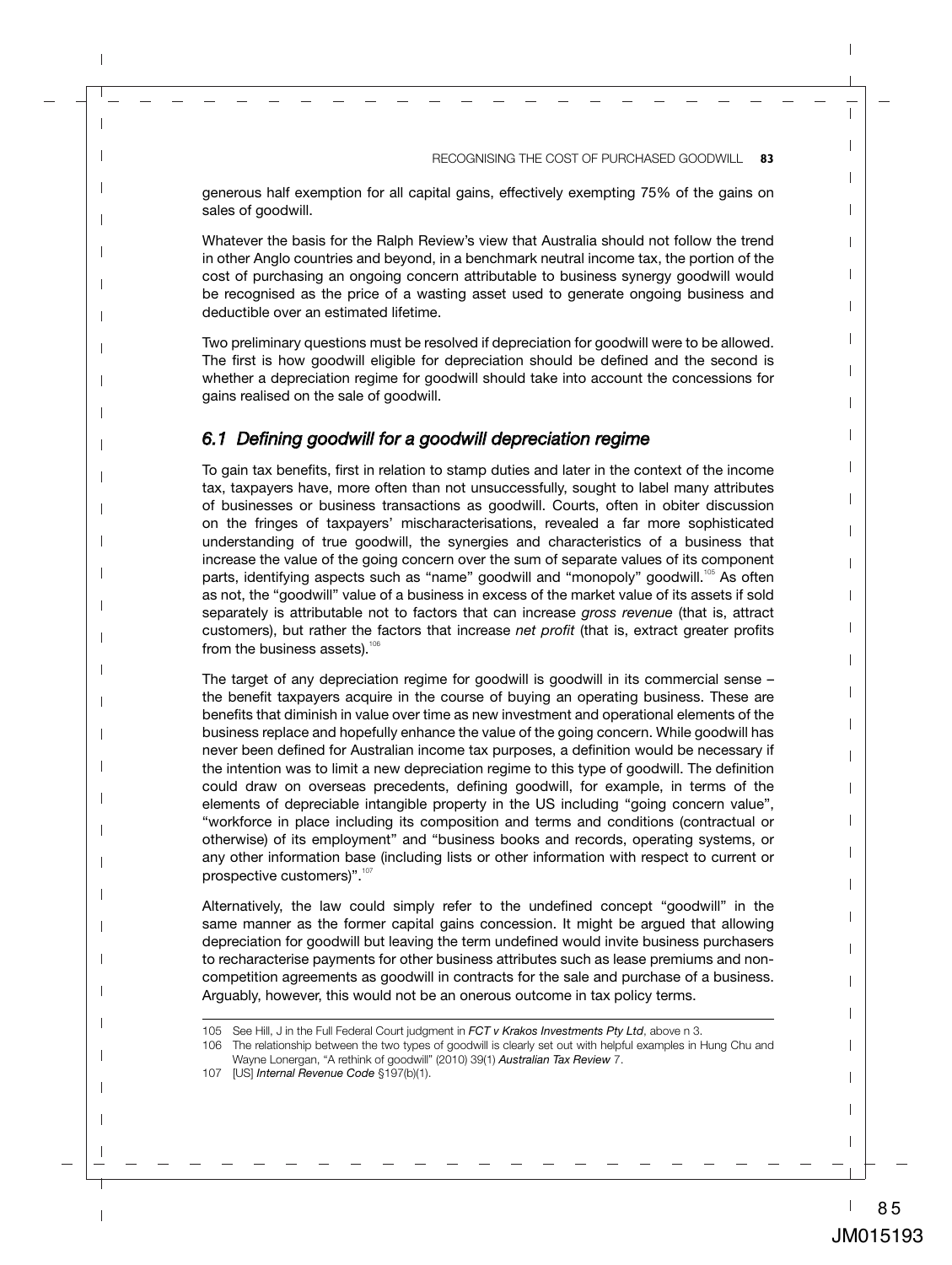The current recognition rule for the cost of assets such as lease premiums or limited life noncompetition agreements (treating them as capital losses on the expiry of the agreement) is simply an outcome of the haphazard development of the Australian depreciation system. In a benchmark income tax regime, the cost of such agreements would be recognised over their life. The very real possibility that taxpayers would attempt to relabel premiums and payments for non-competition agreements as consideration for depreciable goodwill could be an effective way to address the shortcomings in the current law in terms of recognising over time these types of expenses. It would, admittedly, be very rough justice compared to the benchmark treatment of fixed depreciation over the life of a lease or noncompetition agreement if the goodwill depreciation period were substantially longer than the lease or non-competition agreement but at the same time it would achieve a substantial improvement over current law in a simple manner.

A possible concern with a depreciation regime for undefined goodwill is the risk that taxpayers would also seek to label consideration in sales agreements for the transfer of statutory licences such as taxi licences or hotel licences and unrealised gains as the price of transferred goodwill. Overseas experience in the US, the UK and Canada, all of which allow depreciation of goodwill that might encompass these amounts, suggests the problem is not at all serious. While statutory licences may have no fixed expiry date, the reality is they are sometimes cancelled or otherwise not transferred on the disposal of a business. Their value often diminishes as the economy evolves, as the impact of Uber on the value of taxi licences illustrates. It is not costly to give the taxpayer the benefit of the doubt with so-called perpetual licences.

Another possible risk is the mislabelling of unrealised gains on tangible assets as goodwill on the sale of a business. The vendor seeking to avoid balancing charges on over-depreciated plant and equipment or recognition of unrealised gains on non-depreciated assets may seek to transfer both at their book value on the sale of a business, labelling the excess sale price as consideration for goodwill. This risk, however, will be offset by the purchaser's interest in transferring depreciable property at the true market value to increase the cost for depreciation purposes and raise the cost base for capital gains purposes.

The definitions of depreciable goodwill in the UK, the US and Canadian depreciation regimes do not exclude the possibility of taxpayers treating payments for statutory licences and the value of unrealised gains as consideration for goodwill. The systems simply conclude the countervailing interests of parties in arm's length transactions will yield an acceptable outcome, an approach that avoids the obvious difficulty of defining goodwill. If Australia were to accept the fact that goodwill should be depreciable for tax purposes, the regime could be adopted without a statutory definition of the concept.<sup>108</sup>

## *6.2 Aligning goodwill depreciation and capital gains concessions*

A question that clouds the logic of allowing depreciation for goodwill is the concessional treatment of gains on the sale of goodwill, including outright exemption in many cases. At least one precedent, the post-Carter Canadian reforms that included depreciation of purchased goodwill, was premised on an assumption that there should be a link between the recognition of cost for goodwill depreciation purposes and the concessional recognition of gains in the capital gains tax regime. Originally, the 50% inclusion of capital gains was

<sup>108</sup> Walpole suggested a statutory definition of goodwill used in the definition of a CGT asset would introduce more "certainty" to the income tax law: Walpole, "Goodwill and taxation issues", above n 89, at 229. As noted, this may not be needed if the only reference to goodwill were in a depreciation rule for that benefit.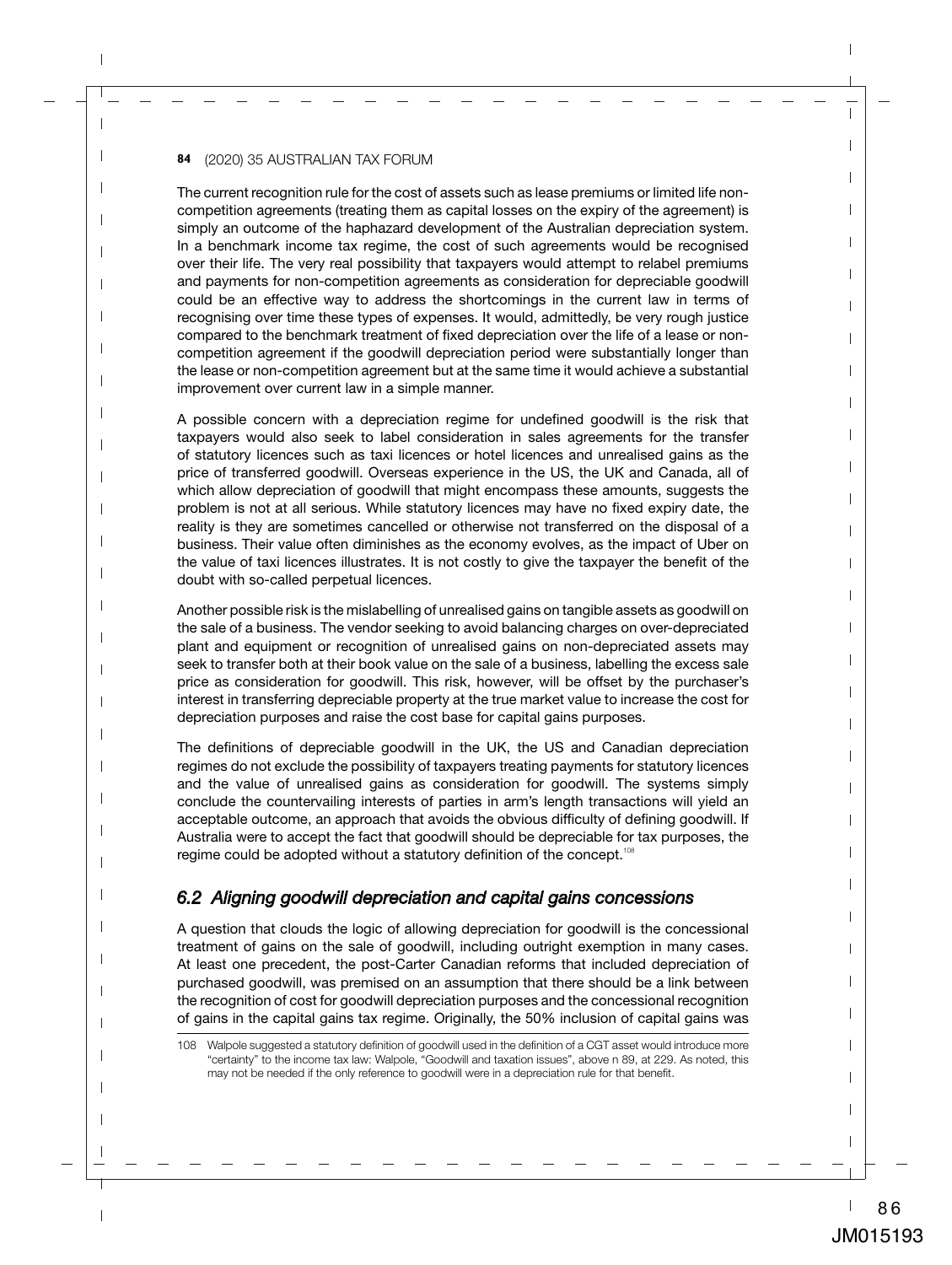matched by depreciation of only half the cost of goodwill. The link remained when the inclusion rate rose to 75% of the gain, but was modified when the inclusion rate of gains fell, in two steps, to 50% again and while the depreciation rules continued to recognise 75% of the cost. In contrast, the US system makes no attempt to link depreciation of goodwill to the concessional treatment generally of capital gains, allowing taxpayers to depreciate the full cost of eligible property while providing a concession, formerly a partial exemption as in Australia and currently a preferential tax rate, for gains.

Australian tax law in general also severs the rules for depreciation of cost from the concessional treatment of gains. Prior to 1985, capital gains were untaxed but the full cost of eligible assets was recognised for depreciation purposes. The dichotomy was retained when capital gains taxation was adopted from 1985, with full depreciation of the cost of tangible assets but indexation of gains in the capital gains regime, changed in 2000 to a 50% exemption for capital gains.

Prior to 2001, the dichotomy between full recognition of the cost of depreciable assets and concessional treatment of capital gains applied not only generally but also to individual depreciable assets. While the cost of depreciable property was fully recognised, gains on the sale of depreciable assets in excess of recapture of depreciation to the original cost (the "balancing charge") were exempt from tax prior to 1985, eligible for the cost indexation rule from 1985 to 1999, and the 50% capital gains exemption from 1999. In 2001, the balancing charge regime was extended to the full termination value of depreciable property, removing the concessional treatment and instead treating any capital gain realised on the disposal as fully taxable statutory income.<sup>109</sup>

No explicit policy explanation was offered in Canada when a limitation was placed on the depreciation of goodwill linked to the concession for capital gains. The depreciation rule was only one element in a comprehensive overhaul of the tax rules for capital gains and recognition of the cost of capital assets and the parallel treatment appeared logical to policy makers who were simultaneously expanding the base with the inclusion of capital gains and widening recognition of cost with the goodwill depreciation rule. Arguably, however, any policy rationale behind the linkage between concessional treatment of gains and limited recognition of cost is particularly attenuated in respect of goodwill. While one might question the soundness of the political decision to tax (or exempt from tax) capital gains on a concessional basis, these gains are wholly separate from the cost of goodwill. Recognition of the cost of that goodwill is desirable so long as the business income it generated for the business owner is taxable. The concessions for goodwill realised on the sale of a small business are irrelevant to the correct measurement of income prior to sale, a calculation that should take into account the diminution in value of purchased going concern goodwill.

#### *6.3 Designing a goodwill depreciation regime for Australia*

Unlike many of the benefits or arrangements that may be mislabelled as goodwill by taxpayers such as lease premiums or non-competition agreements with fixed and known lives, the longevity of purchased goodwill, while limited, is inherently uncertain. Use of a single expected life for transferred goodwill is almost certain to be incorrect in any given case, although it may be possible to find a rate close to the mean, providing rough justice

<sup>109</sup> *Income Tax Assessment Act 1997*, s 40-285, with the gain disregarded for capital gains purposes under s 118-24.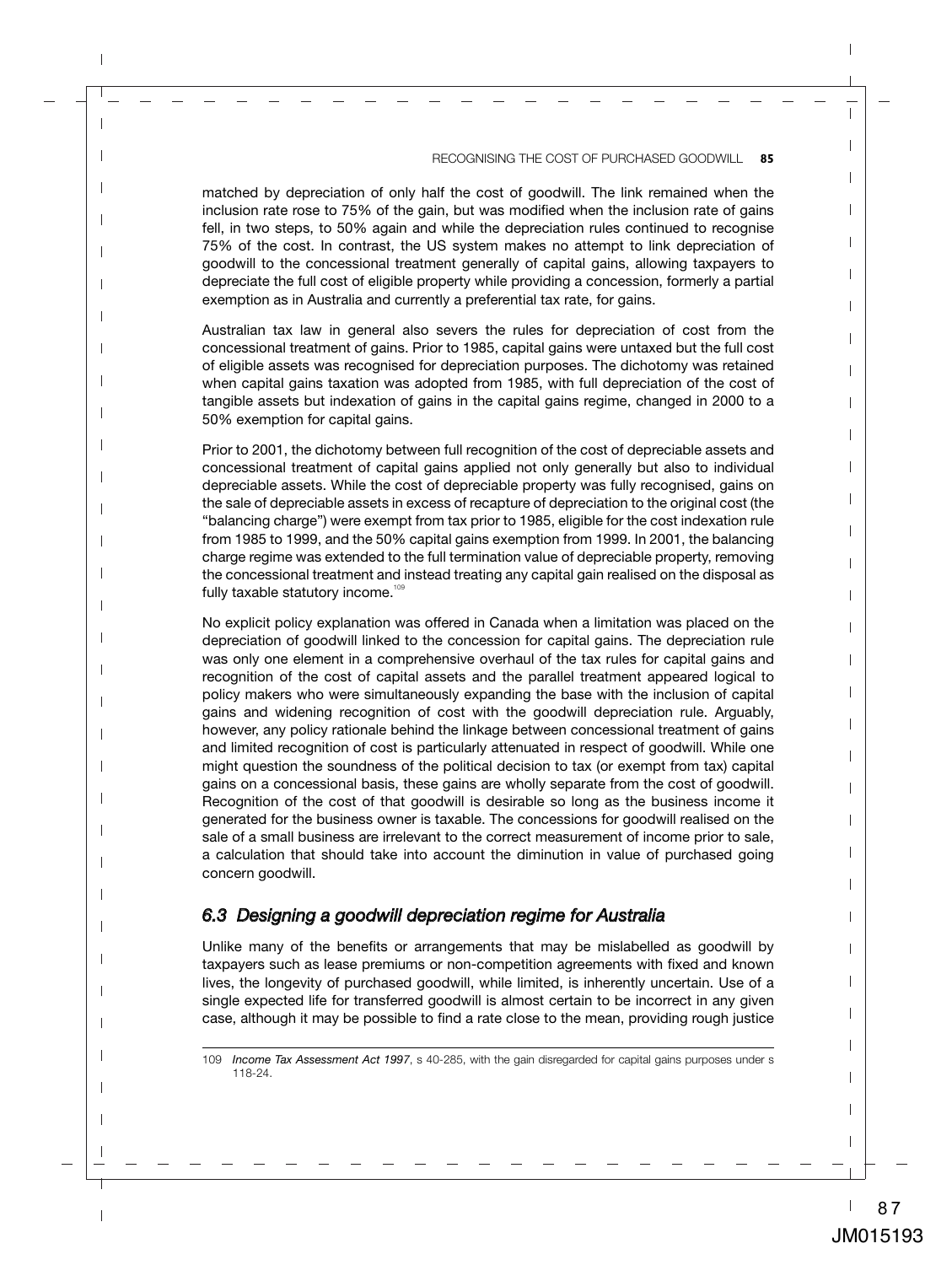for purchasers of businesses carrying a goodwill premium. A presumed 15 year life is common in jurisdictions that allow depreciation for tax purposes of purchased goodwill,<sup>110</sup> although there are examples of shorter $111}$  and longer $112$  periods. The most prevalent choice would be a logical starting point for desigining an Australian rule.

Most commonly, depreciation of purchased goodwill is allowed on a straight-line basis that presumes the benefits acquired diminish in value equally over the presumed life. A straightline system is currently used in Australia for the cost of acquiring or creating registered intellectual property. The most significant departure from the straight-line depreciation system is the declining balance system used in Canada, a jurisdiction that, on its face, appears to be an outlier in this respect in terms of recognition systems. When considered in the context of current business reality, the Canadian system may not be as anomalous as it appears, however. Straight-line rules were adopted in an era of relative commercial stability, prior to the age of disruption and almost continual turmoil in the market from digital innovations. In the current commercial environment, it is highly probable that the value of purchased goodwill will recede in a declining balance manner, with larger losses in value initially, gradually tapering off as residual benefits recede.

It may not be necessary to determine which of these two recognition timing systems is best used to recognise the cost of purchased goodwill. With only a few exceptions (including expenditures for buildings, intellectual property, and rural telephone and electricity lines), depreciable outgoings can be recognised at the election of a taxpayer on either a straightline or declining balance basis. A similar election could be made available to taxpayers if depreciation is allowed for goodwill.<sup>113</sup>

While expansion of the depreciation system to include the cost of purchased goodwill could be accomplished as a stand-alone initiative, a broader reform could also be contemplated, using the opportunity to provide straight-line depreciation for the cost of intangible assets with fixed and known lives such as lease premiums and contracts including non-competition agreements. If policy-makers conclude this is too ambitious in the current environment, a fall-back approach would be to roll these expenditures along with goodwill into a pool similar to that used in Canada. It would truly be a second-best solution, given the fact that accurate depreciation is easy to implement if the exact life of an asset is known at the time of acquisition. It would nevertheless be an improvement on the current system if the first-best solution is politically out of reach.

# 7 Conclusion

Few areas of income tax law have been as unsettled for so long as the meaning of goodwill and its treatment under a variety of income tax rules. The confusion has been enhanced by the tendency of taxpayers to characterise a wide range of benefits as "goodwill" to exploit exemptions and concessions for gains on the disposal of goodwill or of assets defined to include goodwill. An examination of litigation concerning the application of income tax provisions to transactions involving transfers, or purported transfers, of goodwill reveals

<sup>110</sup> This is used, for example, in the US, the UK, Austria, and Germany.

<sup>111</sup> Denmark, for example, uses 7 years and the Netherlands uses a 10 year life; Belgium allows depreciation over as low as 5 years or 10 years if the goodwill is based on client lists.

<sup>112</sup> Italy, for example, uses an 18 year life.

<sup>113</sup> A 15-year straight-line life is the counterpart of a 13% declining value rate, using the conversion factor that has applied to wasting assets since 2006: *Income Tax Assessment Act 1997* s 40-70.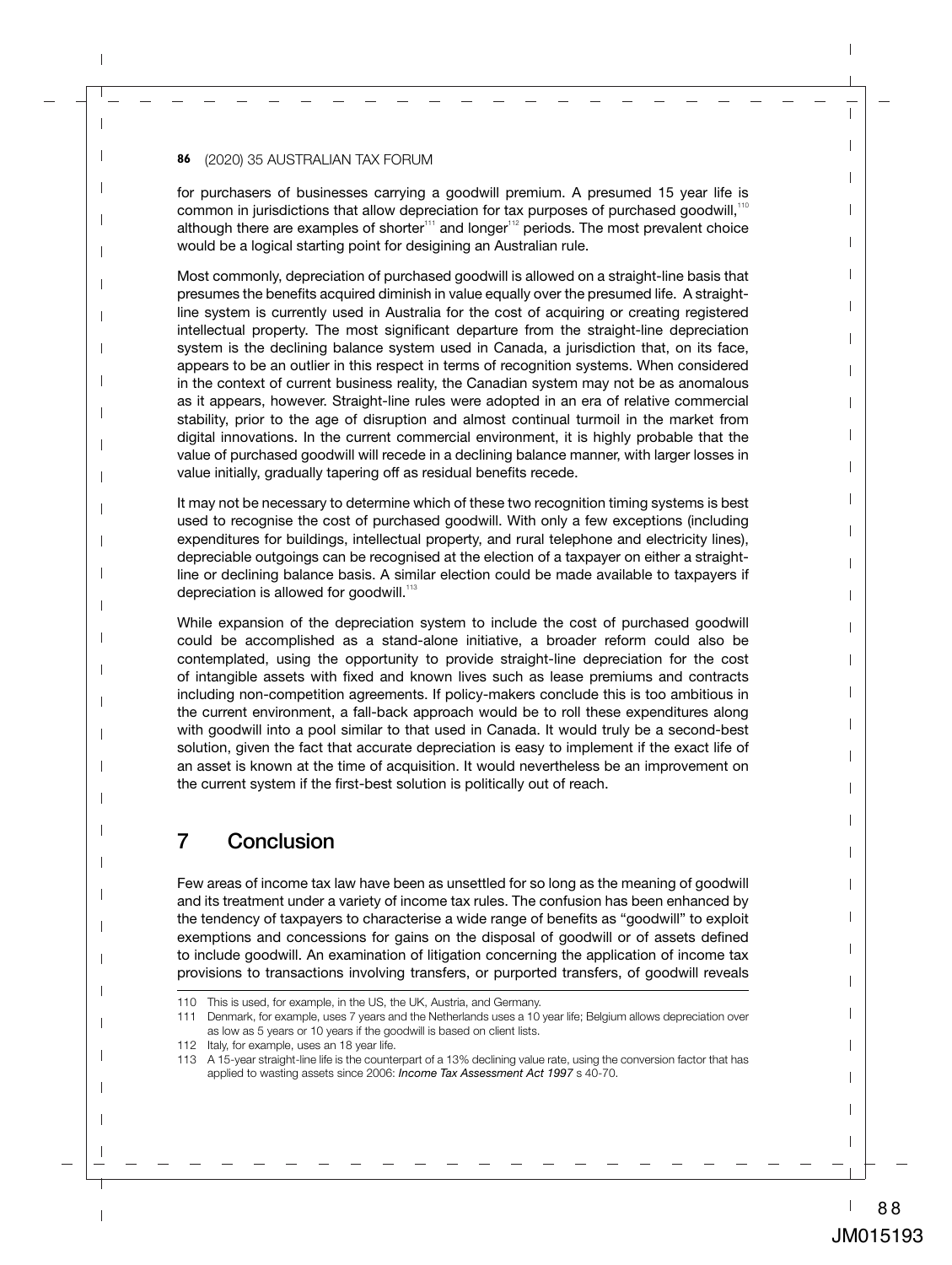four types of arrangements that either the Commissioner or taxpayer asserted involved a sale of goodwill. In two cases – where payments for "goodwill" were actually payments for lease premiums or non-competition agreements – the benefits had limited lives and the payments, currently recognised as capital losses on expiry of the lease or agreement, would be amortised over the life of the benefit in a benchmark income tax. So, too, in theory, would payments for the elements that comprise commercial goodwill such as customer lists and business synergies, though ascertainment of the actual lives of these benefits would be problematic in the extreme.

An admittedly rough justice outcome could be achieved with a depreciation rule for goodwill, using a 15-year presumed life and offering taxpayers the option available for acquisition of most types of depreciable assets, calculating depreciation using straightline or declining balance methodology. The rule would, to be sure, be a surrogate only for accurate tracing of the economic decline of different types of goodwill, but this is to some extent true for any other tangible or intangible assets. The balancing charge mechanism used to recapture excess depreciation and refund inadequate depreciation is recognition of the rough and ready surrogate nature of any depreciation regime with a prescribed deduction schedule or formula.

The model reform would see depreciation for goodwill matched by a shift of recognition rules for the cost of fixed-life contracts from capital losses when the contracts expire to amortisation over their lives. A second-best solution would be one depreciation rule for all intangible assets not currently subject to amortisation. The most efficient way of dealing with these varied expenditures would be a declining balance pool similar to that used in Canada. Including all goodwill expenditures in a single pool can mitigate some inaccuracies by automatically offsetting cases of accelerated depreciation and retarded depreciation while accommodating continual new purchases.